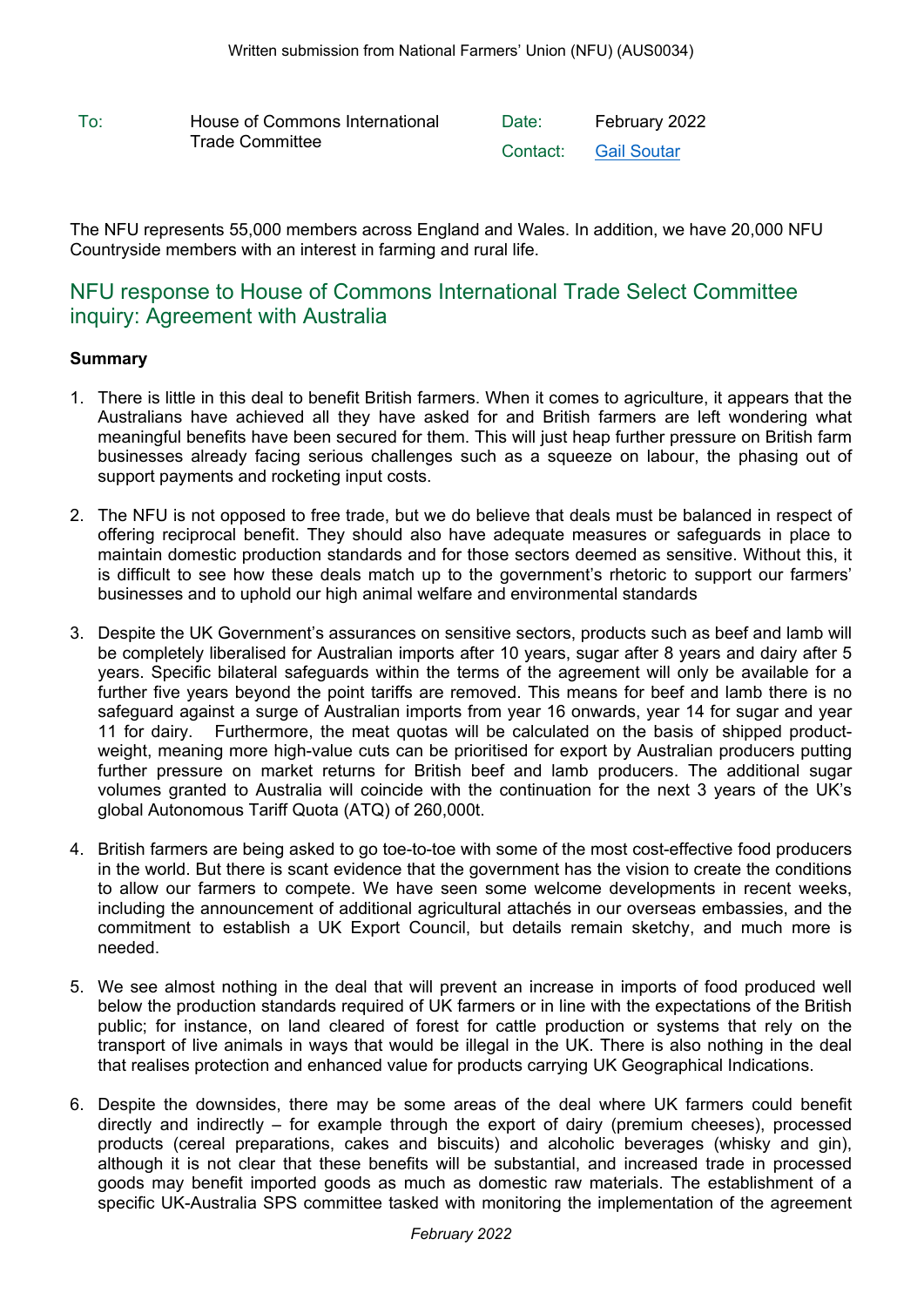and to provide a forum where parties can raise any concerns is welcome. For example, it could prove a useful forum for addressing barriers such as the Australian embargo on exports of UK pig meat and genetic materials.

#### **Introduction**

- 7. The NFU welcomes the opportunity to provide evidence to the Committee's inquiry on the impact of the Australia Free Trade Deal (FTA) on food and agriculture. International trade is fundamental to farming, the value chain it services, and the consumers who buy our products. The NFU supports an international trade outcome that support farmers to grow their businesses and to produce food for Britain and beyond.
- 8. We continue to welcome the government's commitment to grow our exports of great British food abroad. We also support the government's stated objectives in its Free Trade Agreement (FTA) negotiations to secure broad liberalisation of tariffs on a mutually beneficial basis, taking into account UK product sensitivities, including in agriculture. However, the NFU does not believe that the deal signed by the UK Government with the Australian Government on the 16<sup>th</sup> December 2021 sufficiently addresses the conditionality underpinning our government's stated objective.
- 9. The Australian deal, coupled with the New Zealand "Agreement in Principle" signed in October 2021, represents a significant liberalisation of the UK marketplace. This means we will be opening our doors to significant extra volumes of imported food – whether or not produced to our own high standards – while securing almost nothing in return for UK farmers.

## **How good a deal is the UK-Australia FTA for the UK?**

- 10. Unfortunately, there is little in this deal to benefit British farmers. When it comes to agriculture, it appears the Australians have achieved all they have asked for and British farmers are left wondering what meaningful benefits have been secured for them. *"This is the most comprehensive and ambi[ti](https://www.pm.gov.au/media/new-era-free-trade-uk)ous free trade agreement that Australia has concluded, other than with New Zealand."* [Australian](https://www.pm.gov.au/media/new-era-free-trade-uk) [Prime](https://www.pm.gov.au/media/new-era-free-trade-uk) [Minister,](https://www.pm.gov.au/media/new-era-free-trade-uk) [Scott](https://www.pm.gov.au/media/new-era-free-trade-uk) [Morrison](https://www.pm.gov.au/media/new-era-free-trade-uk) [17](https://www.pm.gov.au/media/new-era-free-trade-uk)<sup>[th](https://www.pm.gov.au/media/new-era-free-trade-uk)</sup> [December](https://www.pm.gov.au/media/new-era-free-trade-uk) [2021](https://www.pm.gov.au/media/new-era-free-trade-uk)
- 11. Australia represents a market of almost 26 million inhabitants, compared to the UK population of 67.1million people and at present trade between both parties is well balanced. However, the structural gap between markets means that there is potential for the modest surplus the UK currently enjoys in agri-food trade with Australia, to shift to the detriment of UK producers.
- 12. The scale of production in Australia is large in comparison to the UK and Australian producers have cost of production advantages over the UK in many sectors. Australia produces substantially more food than it consumes. On average it exports 71% of its agricultural production and imports only 11% of food consumed.
- 13. The UK currently exports £473m worth of agri-food products to Australia (see Annex 1), of which £167m (40% of the total value of UK agri-food exports to Australia) is whisky. Other categories currently exported to Australia include dairy, meat and intermediate products such as cereals preparations and finished consumer products such as chocolate, baked goods and confectionary. Meanwhile Australia sends us £361m worth of agri-food, including £167m in wine (69% of the total). Trade between the two nations is at present relatively limited and predominantly focused within a limited number of product lines. The UK is presently Australia's  $15<sup>th</sup>$  largest export market and more than 80% of Australia exports to the UK are wine, beef and sheep meat. Removing tariffs across all agri-food products is likely to facilitate growth within product categories where tariffs were seen previously as a barrier and within sectors where the exporting nation is highly competitive, for example in the red meat sector where UK's MFN tariffs range from 65%-113% for beef and 38-62% for lamb.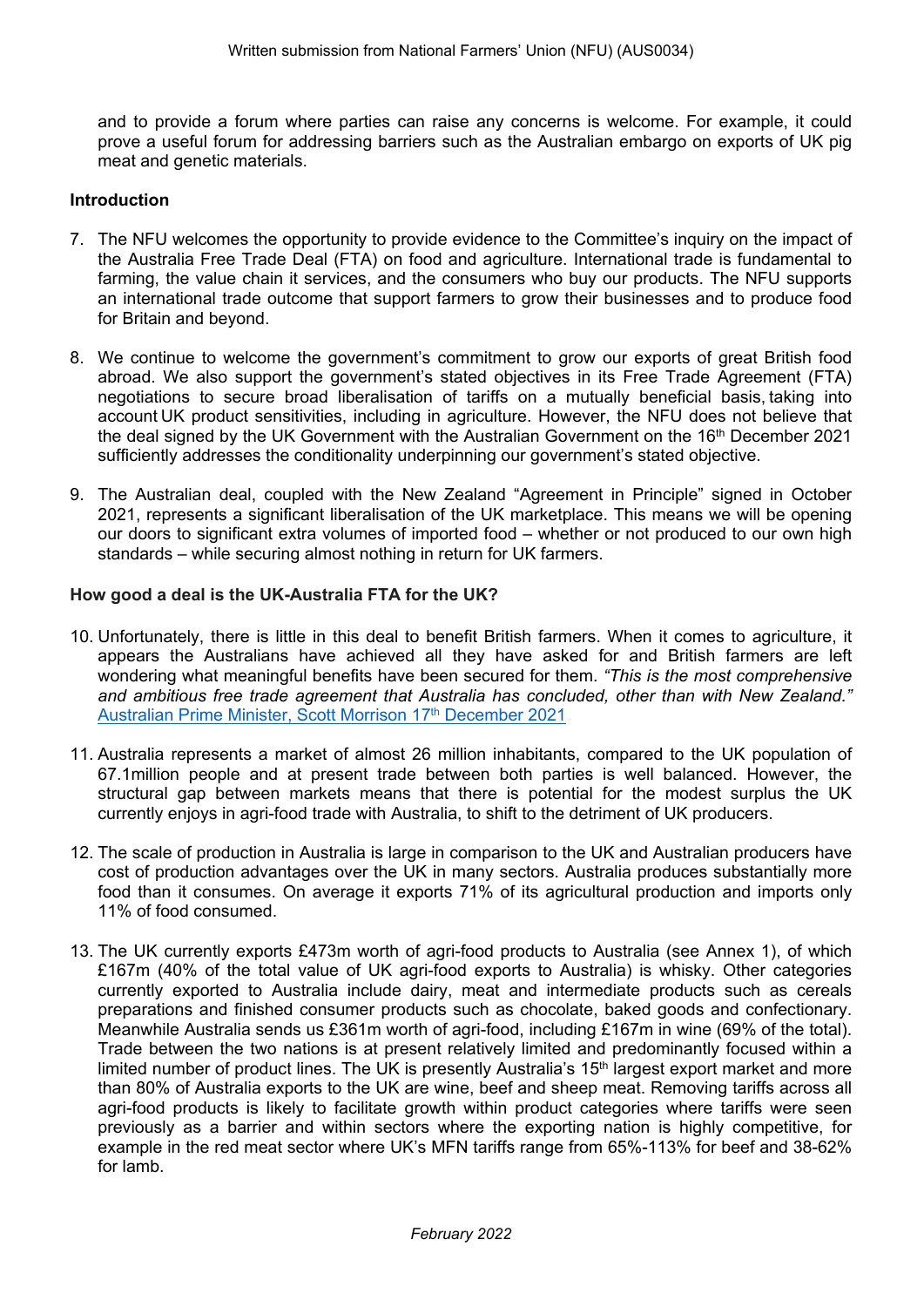- 14. Meat and Livestock Australia (MLA) sees the FTA as a means of significantly enhancing Australia's access to the UK's red meat market. *"The UK is a market with good growth potential for Australian red meat exports, supported by its large population of affluent consumers very familiar with red meat. Despite having limited access to the UK market since it joined the European Common Market in 1973, the UK has been among Australia's highest value export markets. Looking ahead, the Australia- United Kingdom Free Trade Agreement will modernize the existing trading regime and significantly enhance Australia's access to the market." [Meat](https://www.mla.com.au/globalassets/mla-corporate/prices--markets/documents/os-markets/red-meat-market-snapshots/2021/2021-uk-market-snapshot-red-meat_r1_201221_distribution-003.pdf) [and](https://www.mla.com.au/globalassets/mla-corporate/prices--markets/documents/os-markets/red-meat-market-snapshots/2021/2021-uk-market-snapshot-red-meat_r1_201221_distribution-003.pdf) [Livestock](https://www.mla.com.au/globalassets/mla-corporate/prices--markets/documents/os-markets/red-meat-market-snapshots/2021/2021-uk-market-snapshot-red-meat_r1_201221_distribution-003.pdf) [Australia](https://www.mla.com.au/globalassets/mla-corporate/prices--markets/documents/os-markets/red-meat-market-snapshots/2021/2021-uk-market-snapshot-red-meat_r1_201221_distribution-003.pdf) [December](https://www.mla.com.au/globalassets/mla-corporate/prices--markets/documents/os-markets/red-meat-market-snapshots/2021/2021-uk-market-snapshot-red-meat_r1_201221_distribution-003.pdf) [2021.](https://www.mla.com.au/globalassets/mla-corporate/prices--markets/documents/os-markets/red-meat-market-snapshots/2021/2021-uk-market-snapshot-red-meat_r1_201221_distribution-003.pdf)*
- 15. There are some areas of the deal where UK farmers could benefit directly and indirectly, for example through increased market access for of dairy (premium cheeses), processed products (cereal preparations, cakes and biscuits) and alcoholic beverages (whisky and gin). However, it is important to note, that bar the removal of Australian tariffs on cheddar and mozzarella, which are significant (at about 25%), the benefits for the UK's farming sector of reciprocal liberalisation of tariffs within this deal is limited. In part this is because of Australia's low starting point on many of its tariffs (i.e. many are at zero or 5%), but also due to the comparative size of the Australian market compared to the UK. In short, the UK has gone much further and has given up far more in terms of highly prized market accesses concessions than Australia has (see Table 2) without getting much in return, for instance when it comes to protection of GIs. There is far more in this deal of benefit for Australian famers than is for UK farmers.

|                      | <b>Australia</b>   | <b>UK</b>         |  |  |
|----------------------|--------------------|-------------------|--|--|
| 0202 Beef            | 0%                 | 65%-113%          |  |  |
| 0204 Sheepmeat       | 0%                 | 38%-62%           |  |  |
| 0406 Stilton         | $0\%$              | £1.17/kg          |  |  |
| 0406,20,30,40,90     | \$1.22/kg (approx. | Cheddar £1.39/kg, |  |  |
| (cheddar, mozzarella | 24-28%)            | (approx. 44%)     |  |  |
| $etc.$ )             |                    |                   |  |  |
| 2208,30 Whiskies     | 5%                 | 0%                |  |  |
| 19 04, 05 Prepared   | $0\% - 5\%$        | Approx. 8%        |  |  |
| bakery goods, cakes, |                    |                   |  |  |
| biscuits etc.        |                    |                   |  |  |
| 1701, Raw sugar cane | $0\%$              | £28/100kg         |  |  |

#### **Table 2. Examples of base rate tariffs**

#### **To what extent has the Government achieved its stated negotiating objectives?**

- 16. We support the government's stated objectives in its Free Trade Agreement (FTA) negotiations to secure broad liberalisation of tariffs on a mutually beneficial basis, taking into account UK product sensitivities, including in agriculture. However, the NFU does not believe that the deal signed by the UK Government with the Australian Government on the 16<sup>th</sup> December 2021 sufficiently addresses the conditionality underpinning our government's stated objective.
- 17. The NFU is not opposed to free trade, but we do believe that deals must be balanced in respect of offering reciprocal benefit. They should also put adequate measures or safeguards in place to respect domestic production standards and for those sectors deemed as sensitive.
- 18. The deal confirms three elements considered by government to offer UK farmers "safeguards". The NFU welcomes the inclusion of these safeguard measures and believes that such provisions are prudent in ensuring domestic producers are protected against a surge of imports in the event it should be necessary. However, the true efficacy of the package of safeguard measures included in the deal is indeterminate.
- 19. The first aspect considered to be a "safeguard" is the use of tariff rate quotas (TRQs), covering a number of sensitive sectors. These TRQs will see steadily increasing volumes of imported products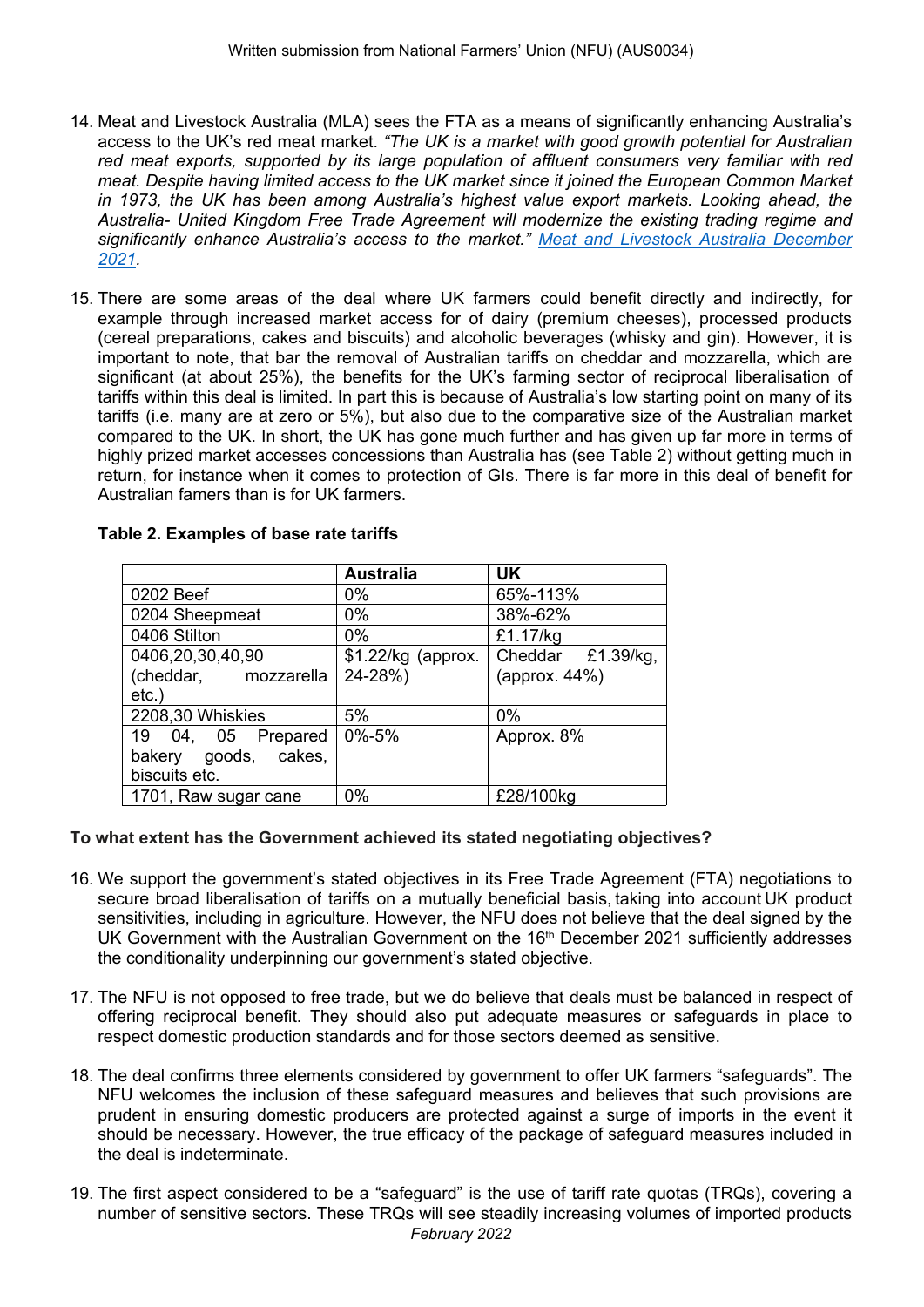enter at zero duty, granting immediate access for large quantities of product over and above current levels of trade. For example, in Year 1 Australia will have access to 35,000t beef quota at zero duty. This equates to around 10% of the total's UK import requirement. By Year 10, beef quota volumes will increase to 110,000t which is 30% of the UK's import requirement and more than 12% of total UK production.

- 20. It is unclear how these quota volumes have been established. The government has not published analysis or modelling to justify the amounts set, nor to provide reassurance to farmers that at the level set, the quota volumes will provide an effective safeguard during the tariff phase out period. Clearly having them will provide a maximum ceiling in the amount of product that can be imported duty free during the phase out period, but the volumes are so great, that even in Year 1 significant increases in imported volume could have a disruptive effect on the UK market.
- 21. It is disappointing that the volumes set within the beef and lamb TRQs are determined in "shipped product weight" and not the more conventional "carcase weight equivalent" (which takes into regard a coefficient acknowledging that not all parts of an animal's carcase are saleable and is therefore a fairer way of determining volumes of saleable product.) Shipped product weight favors the imports of high value cuts, such as striploins and boneless legs of lamb and results in imbalance across the carcase.
- 22. The quotas are single product quotas with no further conditions attached. For example, the beef quota is for total exportable volumes of beef, it is not split into volumes for fresh / frozen / bone in or boneless product. When determining whether the existence of a progressively sizeable quota is to be considered an effective safeguard, we cannot just consider the volume of imports limited by the quota– we must also consider the value. A relatively small volume of high value imports, such as steak cuts of Australian beef entering under the TRQs has the potential to significantly disrupt domestic markets and negatively impact British beef farmers. For example, a quota usage of say 20% in Year One (i.e. 7,000 tonnes of striploins) would require the equivalent of 20% of UK prime beef kill to produce.
- 23. The second aspect outlined by the government as a further "safeguard" is a product specific safeguard that will run from Years 11-15 for beef and lamb. This safeguard would allow the UK to apply a tariff of 20% on volumes of beef and lamb above certain volumes. In Year 11, the Australian's will be able to send 122,000t of beef to the UK duty free, rising to 170,000t in Year 15 (almost half of the UK's total beef import requirement). Additional volumes above those safeguard level would be subject to a 20% tariff. At such significant proportions of total import requirement, it is hard to see how effective the product specific safeguards will be.
- 24. The third is a bilateral safeguard which can be applied to all goods, whilst tariffs are being phased out, but not beyond the end of the transitional period (defined in Chapter 3, Article 3.1 as "five years after the completion of the customs duty reduction or elimination in relation to the good.") –i.e. in the case of beef and lamb a bilateral safeguard is available up until Year 16, for sugar until Year 14 years and until Year 11 for dairy.
- 25. To use the bilateral safeguard clause there is a requirement to demonstrate serious injury or threat of serious injury to domestic production (Chapter 3, Article 3.6). The first and second "safeguards" identified above are product specific and can be triggered at an arbitrary and pre-defined volume of imported product (but not at a pre-defined value of imported product). However, the "bilateral" safeguard measure applies to all goods and is intended to provide protection if the sector faces injury as a consequence of increased trade with Australia. In this event, the UK Government could trigger an investigation and apply on a provisional basis (pending the outcome of the investigation) actions to reinstate tariffs or suspend further tariff liberalisation only to "the extent necessary to prevent or remedy the serious injury and to facilitate the adjustment of the domestic industry." If the government were to take such action, the length of time such action can remain in place is limited to two years, with a further two years possible under exceptional circumstances. The conditions of use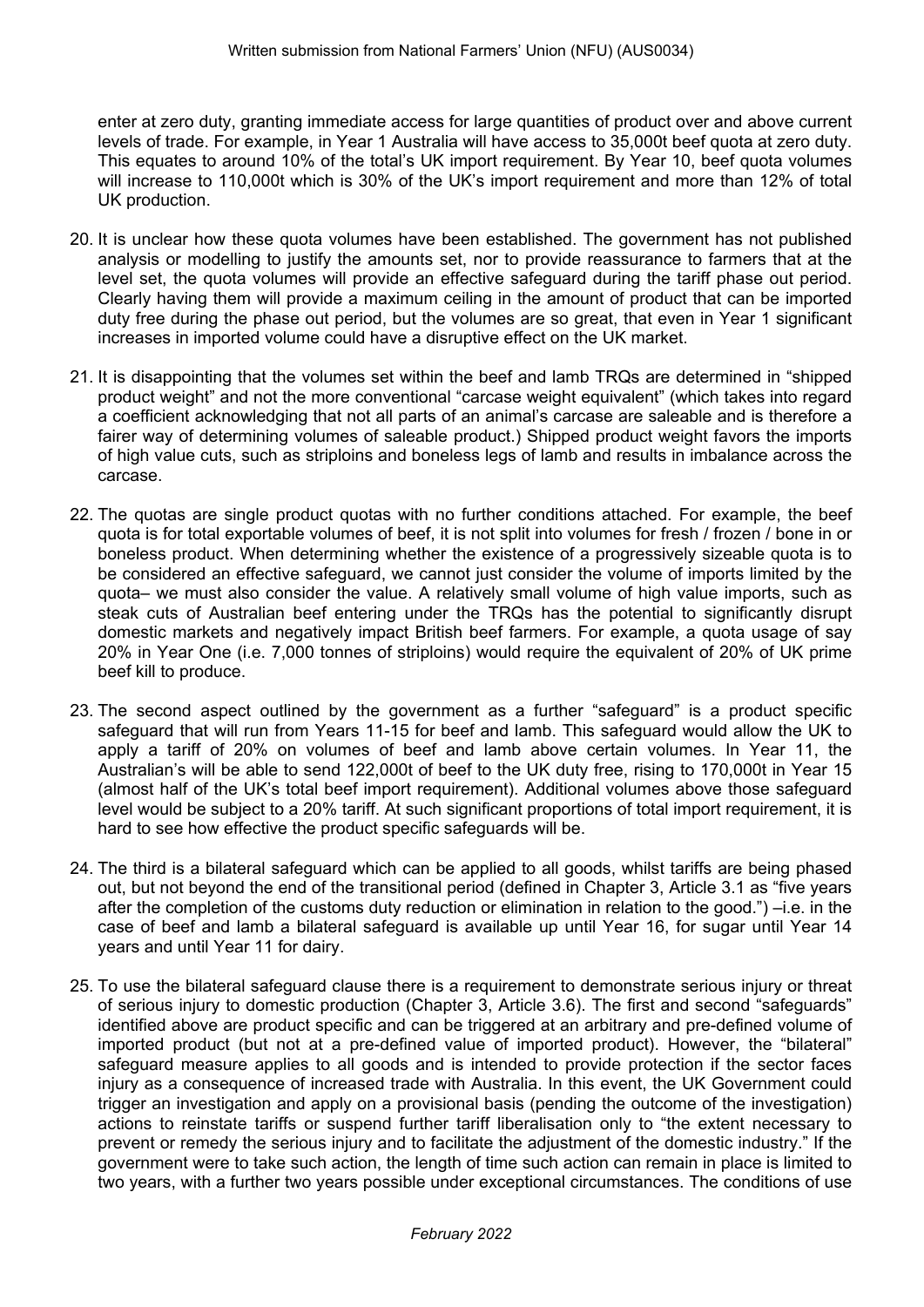are also subject to a range of caveats which would have to considered in any potential actions taken by the government.

- 26. The bar to trigger action under the safeguard clause is set high. "Serious injury or threat of serious injury" is not the language of ordinary events in routine trade. Direct causal effect would have to be proven to be as a result of the increase in imports from Australia specifically (and not as a result of market conditions generally). In practice, this makes these types of clauses very difficult, if not impossible, to apply. It is much more likely that market pressure will happen because of the cumulative impact of increasing imports from around the world at the same time. The safeguard clauses in the UK-Australia FTA offer no protection against this. We call on government to step up its market monitoring to ensure any warning signs are picked up and action is taken early. We have watched how the government has handled the crisis in the pig sector where there is clear evidence of "injury", cumulating in healthy animals culled on farm and farmers livelihoods destroyed. We hope this experience is not repeated.
- 27. Furthermore, the purpose of the safeguard is ultimately to facilitate the adjustment of the domestic industry to the new trading environment. It is not clear how the sector would be expected to adjust given the nature and somewhat limited options many farmers, especially livestock farmers in the UK's uplands would have.
- 28. Notwithstanding our concerns regarding the applicability and efficacy of the bilateral safeguards, it is disappointing that the UK Government's ability to potentially use them is also time limited. The agreement includes no safeguards that can be applied in respect Australian imports five years after the corresponding tariff for that good is eliminated (i.e. this is from Year 16 onwards for beef and sheep, which is the longest timeframe for any products under this deal on which these safeguards can be used). The NFU is therefore troubled by the Secretary of State for International Trade's response to a question by Neil Parish MP, that the general bilateral safeguard is available at any point to protect a particular domestic industry.
- 29. "*To reassure my hon. Friend on the safeguards, which are as robust as they come, we have* secured three levels of protection. The first, the tariff rate quota, sets a maximum level for tariff-free *imports in the first 10 years; specific agricultural products are listed and anything above that would* face a much higher tariff. The second level applies from years 11 to 15 of the agreement and is *known as the product specific safeguard; it has a broadly similar effect, bringing high tariffs above a volume threshold. The third is a general bilateral safeguard mechanism, or temporary safety net, allowing measures to be imposed in the form of increasing tariffs or the suspension of tariff liberalisation completely under the agreement for up to four years, and they can be applied on all products liberalised under the agreement at any point to protect a particular domestic industry. I hope that reassures my hon. Friend.*" [Anne-Marie](https://hansard.parliament.uk/commons/2022-01-05/debates/0D922D6F-9A97-455D-90DE-275AA45D1AEB/UK-AustraliaFreeTradeAgreement) [Trevelyan,](https://hansard.parliament.uk/commons/2022-01-05/debates/0D922D6F-9A97-455D-90DE-275AA45D1AEB/UK-AustraliaFreeTradeAgreement) [Hansard](https://hansard.parliament.uk/commons/2022-01-05/debates/0D922D6F-9A97-455D-90DE-275AA45D1AEB/UK-AustraliaFreeTradeAgreement) [06.02.22](https://hansard.parliament.uk/commons/2022-01-05/debates/0D922D6F-9A97-455D-90DE-275AA45D1AEB/UK-AustraliaFreeTradeAgreement)

#### **To what extent does the FTA deliver on the UK-Australia Agreement in Principle?**

- 30. The Government announced an Agreement in Principle (AIP) with Australia on the 15<sup>th</sup> June 2021. The FTA text, by in large delivers on the terms set out in the AIP. The NFU expressed its concerns,, at the time of its publication, the potential negative impact of completely eliminating all tariffs on imports from one of the biggest agricultural exporters in the world. Details were scarce within the AIP and it was the NFU's understanding that critical negotiations on safeguards and quota management would continue. The NFU continued its engagement with government proposing ways to manage the quotas and the nature of the safeguard provisions. It is disappointing that further points of detail relating to the management of quotas were not forthcoming in the FTA text, for example splitting red meat quotas into product codes (fresh/ frozen, chilled / frozen) and the use of Carcase Weight Equivalents (CWE) rather than shipped product weight.
- 31. There was no mention of animal welfare and environmental standard in the AIP. As outlined elsewhere in this evidence. We see almost nothing in the deal that will prevent an increase in imports of food produced well below the production standards required of UK farmers or in line with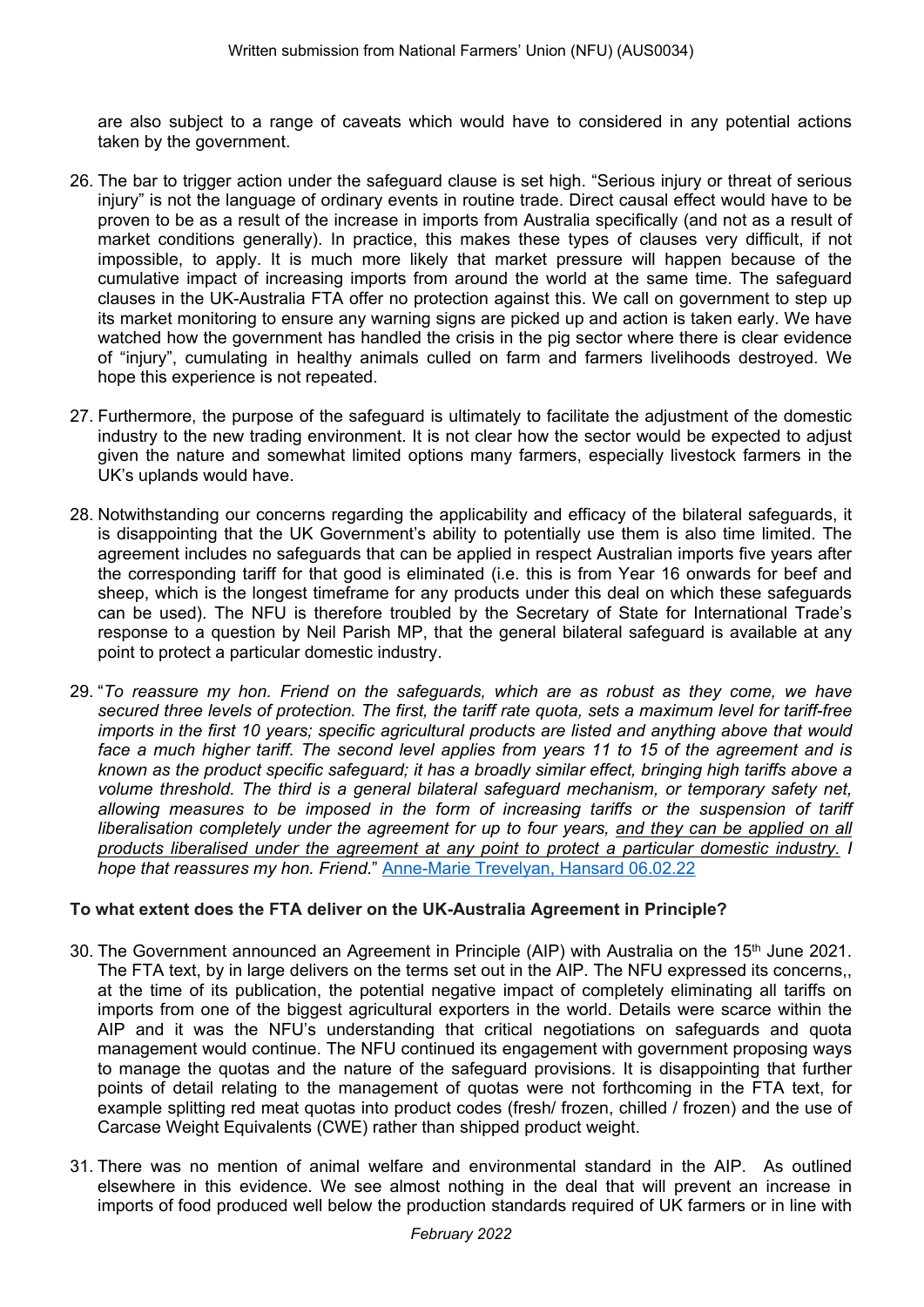the expectations of the British public; for instance, on land cleared of forest for cattle production or systems that rely on the transport of live animals in ways that would be illegal in the UK.

32. We note the commitment made by the Australian government in the "Agreement in Principle<sup>1</sup>" (AIP) published on 17<sup>th</sup> June 2021, that "neither side will seek additional access or faster tariff reduction through the UK's accession to CPTPP." Given the scale of the UK's liberalisation commitments with Australia and latterly with New Zealand, it is difficult to conceive what more the UK Government could grant Australia that they don't already have under the terms of the bilateral FTA. Nevertheless, the commitment from Australia not to seek further market access concessions in goods is a welcome element of the agreement. It is however unclear whether the commitment made in the AIP has been translated into a legal commitment within the text of the agreement.

# **How are the terms of the FTA between the UK and Australia likely to affect those that you represent?**

- 33. Australia is one of the major global agricultural players and as such represents direct competition for UK agricultural producers. It is the world's biggest beef exporter (by value in 2019) and second largest (behind Brazil) in volume terms. It produces around 2.4 million tonnes of beef, exporting around 70% of its production. In comparison, the UK produces around 900,000t of beef meat each year and imports are relatively stable at about 360,000t. Australian exports alone generate more than double the total output of the UK's beef sector (AUD \$10.8bn v £2.75bn).
- 34. Australia accounts for 7% of global sheepmeat production and is the largest exporter of sheep meat in the world, controlling 48% of the global market.
- 35. Australia exports 80-85% of their sugar cane crop. It is the second largest export crop for Australia after wheat. In 2019 Australia produced 4.3m tonnes of sugar, of which 3.4m tonnes were exported. In comparison, the UK produces around 50% of its domestic consumption, with 1.1m tonnes of sugar produced in 2019.
- 36. UK farmers face significantly higher costs of production than farmers in Australia. For example, the cost of production for Australian beef farmers is around 2.5 times less than UK farmers and Australian sheep farmers can produce sheep meat 65% lower than in the UK. Differences in cost of production vary primarily as a result of vastly different scales of production. For example, of the cattle in Australia on feedlots (grain-fed), over 60% are on farms with a capacity for over 10,000 animals. In England the average size of a beef cattle herd is 27 animals and only 4% of beef farms here have more than 100 beef cows. Differences in climate also mean that animals in Australia are kept outside for longer which further reduces cost.
- 37. Having significantly lower costs of production gives Australian farmers a huge competitive advantage. Lower costs of production mean greater resilience and profit margins for producers who can supply a range of markets at different price points, meeting consumer demands in multiple markets around the world.
- 38. The signing of this deal, coupled with the New Zealand Agreement in Principle (AIP), represents a significant liberalisation of the UK marketplace The UK is likely to see an increase in the level of highly competitively priced imports of products which can be produced here, challenging UK producers' position as the No.1 supplier of choice. The government is asking British farmers to go toe-to-toe with some of the most export orientated and competitive farmers in the world, without the serious, long-term and properly funded investment in UK agriculture that can enable us to do so. There needs to be a coherent approach across government to bolster UK farming's productivity and ensure that agrifoods are at the heart of our nation's export growth plans.
- 39. The Australian Government is investing \$85.9 million to help Australian agribusinesses expand and

<sup>&</sup>lt;sup>1</sup> [UK-Australia](https://www.gov.uk/government/publications/uk-australia-free-trade-agreement-negotiations-agreement-in-principle/uk-australia-fta-negotiations-agreement-in-principle) [FTA](https://www.gov.uk/government/publications/uk-australia-free-trade-agreement-negotiations-agreement-in-principle/uk-australia-fta-negotiations-agreement-in-principle) [negotiations:](https://www.gov.uk/government/publications/uk-australia-free-trade-agreement-negotiations-agreement-in-principle/uk-australia-fta-negotiations-agreement-in-principle) [agreement](https://www.gov.uk/government/publications/uk-australia-free-trade-agreement-negotiations-agreement-in-principle/uk-australia-fta-negotiations-agreement-in-principle) [in](https://www.gov.uk/government/publications/uk-australia-free-trade-agreement-negotiations-agreement-in-principle/uk-australia-fta-negotiations-agreement-in-principle) [principle](https://www.gov.uk/government/publications/uk-australia-free-trade-agreement-negotiations-agreement-in-principle/uk-australia-fta-negotiations-agreement-in-principle) [-](https://www.gov.uk/government/publications/uk-australia-free-trade-agreement-negotiations-agreement-in-principle/uk-australia-fta-negotiations-agreement-in-principle) [GOV.UK](https://www.gov.uk/government/publications/uk-australia-free-trade-agreement-negotiations-agreement-in-principle/uk-australia-fta-negotiations-agreement-in-principle) [\(www.gov.uk\)](https://www.gov.uk/government/publications/uk-australia-free-trade-agreement-negotiations-agreement-in-principle/uk-australia-fta-negotiations-agreement-in-principle)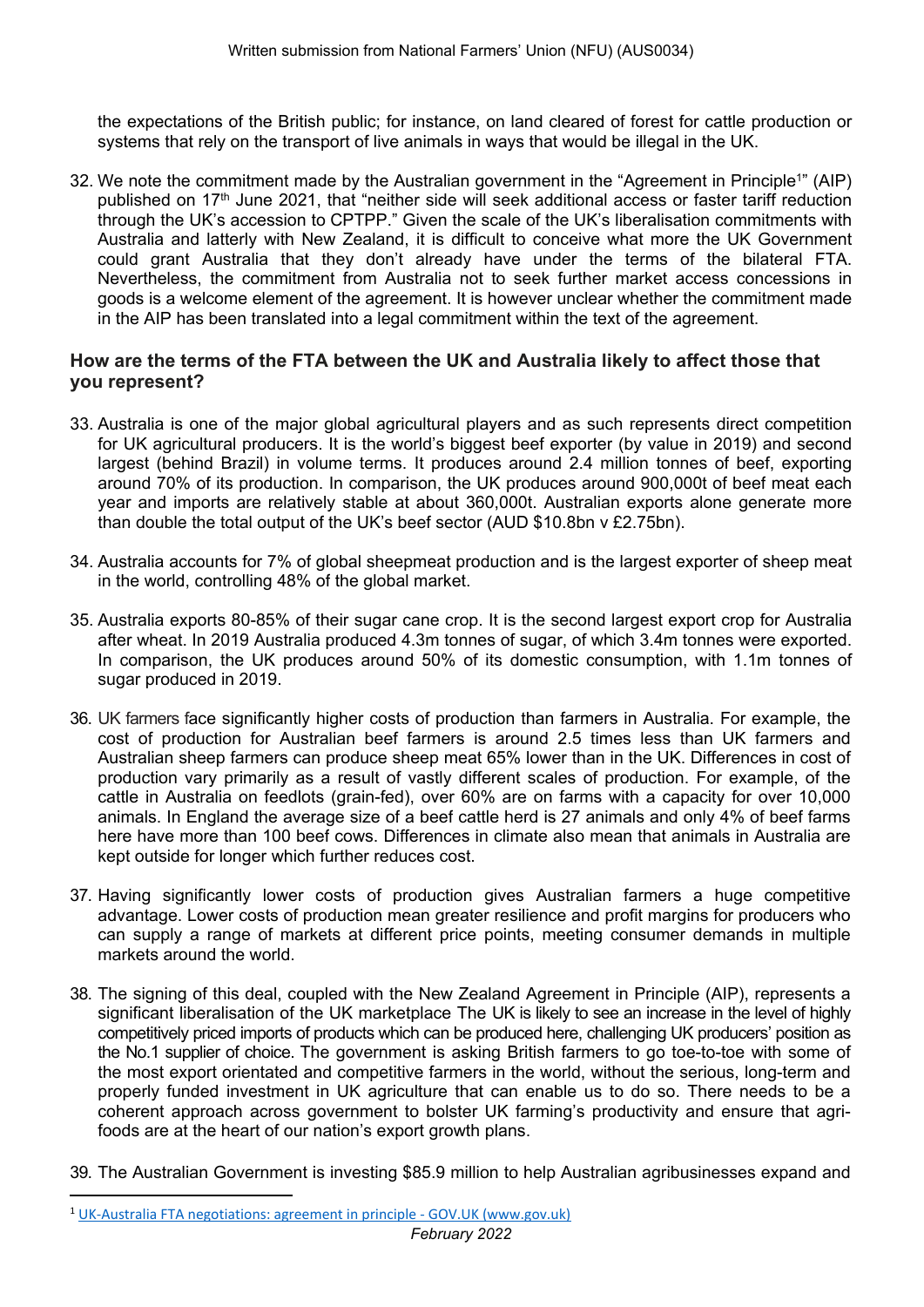diversify their export markets through the Agri-Business Expansion Initiative (ABEI). Announced on 23 December 2020, ABEI is part of a long-term strategy and commitment by the government, in close collaboration with industry, to help achieve sustainable growth and resilience in our agribusiness exports. There are four key elements of ABEI, including grants for market expansion, boosted in-country engagement activities, accelerated work on technical market access and greater collection and delivery of market intelligence to exporters. A fifth element is being delivered by Austrade and involves scaling-up their business support services to assist over 2,000 agri-food exporters each year. We have seen some welcome developments in recent weeks, including the announcement of additional agricultural attachés in our overseas embassies, and the commitment to establish a UK Export Council, but details remain sketchy, and much more is needed.

- 40. The government['s](https://assets.publishing.service.gov.uk/government/uploads/system/uploads/attachment_data/file/1041629/impact-assessment-of-the-free-trade-agreement-between-the-united-kingdom-of-great-britain-and-northern-ireland-and-australia.pdf) impac[t](https://assets.publishing.service.gov.uk/government/uploads/system/uploads/attachment_data/file/1041629/impact-assessment-of-the-free-trade-agreement-between-the-united-kingdom-of-great-britain-and-northern-ireland-and-australia.pdf) assessment confirms that the agriculture and semi-processed foods sectors are expected to see an increase in competition and are estimated in the modelling to contract domestic output relative to the baseline without the agreement. The primary agriculture and semi-processed foods sectors are expected to experience a reduction of around 0.7% (£94m) and 2.65% (£225m) in their GVA respectively relative to baseline growth in the sectors. The government acknowledges that "there are limitations to its CGE model's ability to accurately reflect changing trends, which increases the uncertainty over the extent to which the estimated sectoral impacts for all of the sectors are likely to occur in the long run."
- 41. An alternative modelling approach for the beef and lamb sectors is therefore included in the government's impact assessment document (page 32). It suggests a reduction in gross output of around 3% for beef and 5% for sheepmeat as a result of liberalisation. Taking Defra's Agriculture in the UK 2020, the gross output of beef production in 2020 was £2.929bn 3% off this is equivalent to £87million and 5% off sheepmeat, with a gross output of £1.346bn, would be £67million. The government model therefore finds as a result of its policy of liberalization with Australia alone, UK red meat famers will be £154million worse off as a result of deal, relative to what they would otherwise be without the FTA, via lower prices and less production in the UK. The modelling does not take into consideration further pressures on the sector as a result of the liberalization deal announced with New Zealand.
- 42. It is not possible to say with certainty how Australian exporters and UK importers will respond to the trade deal. Currency fluctuations, geo-political issues and variations in supply and demand will all have an impact on international markets.
- 43. It is clear however, that Australian exporters value a diverse range of markets to ensure that global sales are optimised and that any market disruption effects can be minimised by having a range of options open to them. AHDB notes in its analysis of the Australia deal (November 2021) that "*geographically closer markets are probably more attractive than the UK market and the qualitative* model demonstrates that in a stable world the impact of the trade deal will increase imports into the *UK from Australia by relatively small amounts*". However, it goes on to note that *"many Australian agricultural exports are currently going into markets where there can be significant non-economic trade barriers imposed rapidly e.g. China. If some of these markets were closed off to Australia, or demand fell due to lower economic performance of some of Australia's current customers then it is quite possible the UK would be a very attractive market and trade flows could increase much more significantly in those situations."* It concludes therefore that *"with Australian producers enjoying considerable cost of production advantages, the implications of lower priced material coming into the UK at some point (possibly quite soon) is very real and potentially substantial. When we include* the change to farm support payments in the years ahead, the opening of trade represents a real risk *to domestic farm supply chains."*
- 44. The threat of geopolitical factors affecting current Australian agri-food trade is not theoretical. A worsening of diplomatic relations with China is already having an impact on Australian exports. Over the last year there has been a 38% fall in the volume of beef exports to China from Australia. The uncertainty over precisely how much Australia will capitalise on its newfound preferential access to the UK agri-food market is precisely why the NFU has advocated the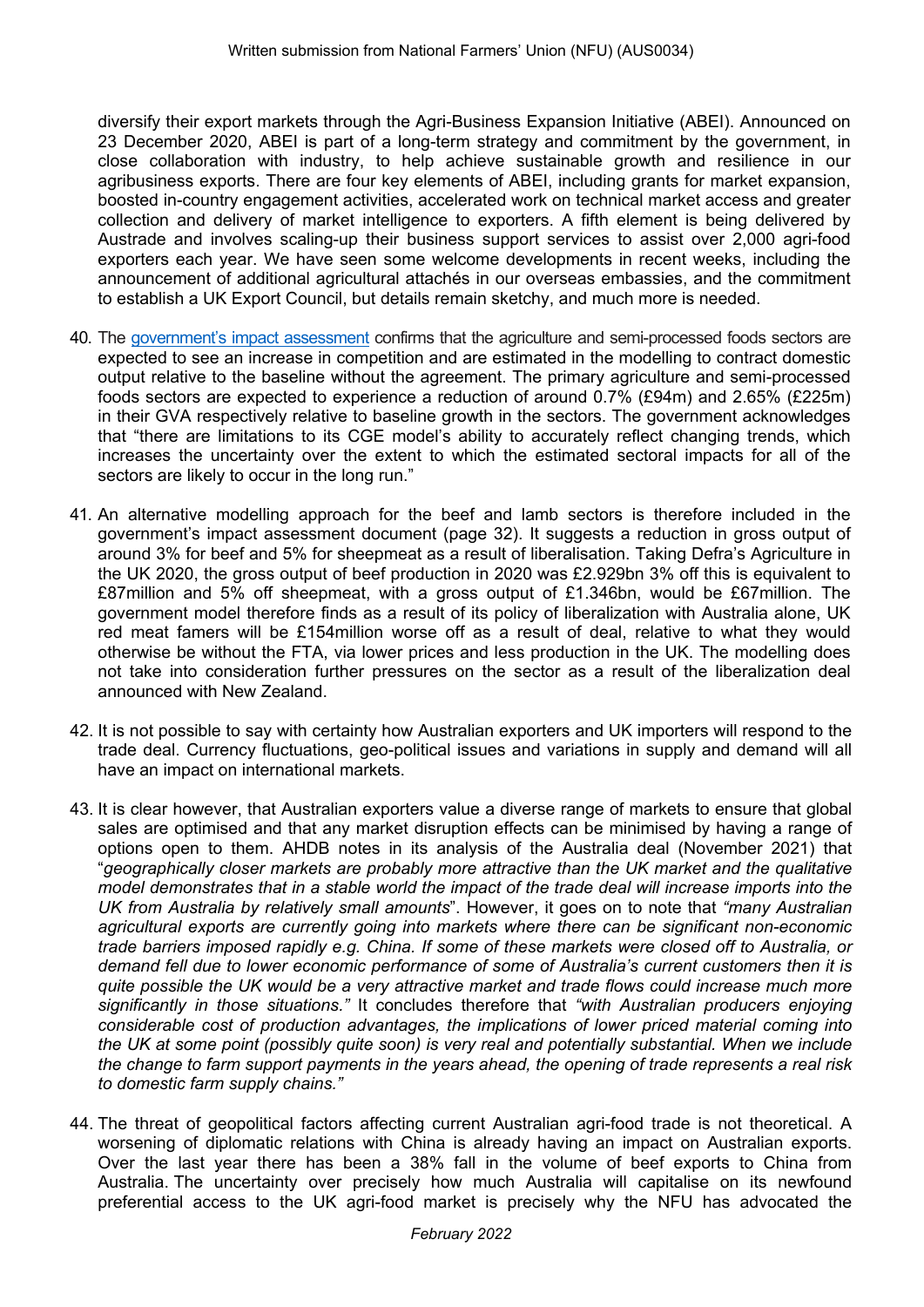inclusion of more robust and meaningful safeguards than those available under the terms of the deal. If our concerns don't come to pass the inclusion of such measures would be academic as they would never be called upon.

- 45. Ultimately concluding this deal with Australia represents a significant liberalisation of the UK marketplace. To date we have seen very little from the government on how it will work with the industry to achieve the gains necessary to thrive within this new more competitive trading environment - promoting exports, driving efficiencies and increasing productivity. If the UK does not take a joined-up approach between domestic policy and international trade, it will be challenging for UK farm businesses to compete with Australia either at home or abroad.
- 46. The UK Government should maintain an ongoing review programme of all FTAs as they are implemented and through the lifetime of the agreements. This should include a regular assessment of agri-food imports and exports under individual FTAs, looking at the associated effect on domestic prices and levels of UK self-sufficiency and changes in market penetration for UK exports. It should take into account the cumulative impact of each additional FTA as they are agreed and implemented. This will give reassurance to farmers that there is a solid evidence-base to develop domestic and trade policies dynamically as our new FTAs come online to help industry adapt and adjust as necessary. The government should identify an independent body to have responsibility for compiling and publishing the report. For instance, the Trade and Agriculture Commission could be given additional responsibilities to do so.
- 47. If these assessments demonstrate that UK agriculture is being irreparably harmed by FTAs such as those with Australia - contrary to the declared intentions of the government - then the government should seek to renegotiate aspects of the FTAs to alleviate the damage.

#### **What is likely to be the impact of the agreement on: the UK's devolved nations and English regions?**

- 48. Across the devolved nations of the UK, the nature of agriculture across is not homogenous. Different types of agriculture and horticulture pertain in different parts of the UK according to various factors such as climatic conditions, geography, topography, and proximity to market. Agriculture, and family farms make a very significant contribution to Wales' cultural life and sense of national identity. The average size of a farm in Wales is 48ha, compared to an 88ha average size in England<sup>2</sup> and 4,331ha in Australia<sup>3</sup> The Welsh countryside is characterised by farms of a modest size, typically owned and/or occupied by farming families, who will often have farmed in that locality for many generations. By their very nature, rural communities in Wales are small or in isolated locations. In these communities, it is often farmers and members of their families that support, sustain, and facilitate many aspects of community life.
- 49. Livestock production and dairying is dominant in the west of the UK (and very much predominates in Wales), whilst horticulture and arable enterprises are more typically encountered in central, southern, and eastern parts of the UK. The effects of the trade liberalisation in relation to meat and dairy is therefore almost certain to be felt disproportionately hard in Wales. The effects of trade liberalisation in the sugar sector will be felt in the East of England.

#### **What is likely to be the impact of the agreement on UK consumers?**

50. The UK Government's impact assessment states that the provisions in the agreement *"aim to benefit UK consumers through increased consumer choice, better product quality and lower prices for imported products. The extent to which businesses or consumers in the UK will benefit from the reduction in tariffs in the agreement's tariff schedule will depend on the rate of "pass through" of lower import costs from the importing business to the end consumer. Food (largely*

<sup>2</sup> https://senedd.wales/research%20documents/16-053-farming-sector-in-wales/16-053-web-english2.pdf

<sup>3</sup> [7121.0](https://www.abs.gov.au/AUSSTATS/abs@.nsf/Lookup/7121.0Main+Features12015-16#:~:text=Average%20farm%20size%3A%204%2C331ha%20which%20is%20up%200.3%25,megalitres%20of%20water.%204%20megalitres%20less%20than%202014%E2%80%9315.) [-](https://www.abs.gov.au/AUSSTATS/abs@.nsf/Lookup/7121.0Main+Features12015-16#:~:text=Average%20farm%20size%3A%204%2C331ha%20which%20is%20up%200.3%25,megalitres%20of%20water.%204%20megalitres%20less%20than%202014%E2%80%9315.) [Agricultural](https://www.abs.gov.au/AUSSTATS/abs@.nsf/Lookup/7121.0Main+Features12015-16#:~:text=Average%20farm%20size%3A%204%2C331ha%20which%20is%20up%200.3%25,megalitres%20of%20water.%204%20megalitres%20less%20than%202014%E2%80%9315.) [Commodities,](https://www.abs.gov.au/AUSSTATS/abs@.nsf/Lookup/7121.0Main+Features12015-16#:~:text=Average%20farm%20size%3A%204%2C331ha%20which%20is%20up%200.3%25,megalitres%20of%20water.%204%20megalitres%20less%20than%202014%E2%80%9315.) [Australia,](https://www.abs.gov.au/AUSSTATS/abs@.nsf/Lookup/7121.0Main+Features12015-16#:~:text=Average%20farm%20size%3A%204%2C331ha%20which%20is%20up%200.3%25,megalitres%20of%20water.%204%20megalitres%20less%20than%202014%E2%80%9315.) [2015-16](https://www.abs.gov.au/AUSSTATS/abs@.nsf/Lookup/7121.0Main+Features12015-16#:~:text=Average%20farm%20size%3A%204%2C331ha%20which%20is%20up%200.3%25,megalitres%20of%20water.%204%20megalitres%20less%20than%202014%E2%80%9315.) [\(abs.gov.au\)](https://www.abs.gov.au/AUSSTATS/abs@.nsf/Lookup/7121.0Main+Features12015-16#:~:text=Average%20farm%20size%3A%204%2C331ha%20which%20is%20up%200.3%25,megalitres%20of%20water.%204%20megalitres%20less%20than%202014%E2%80%9315.)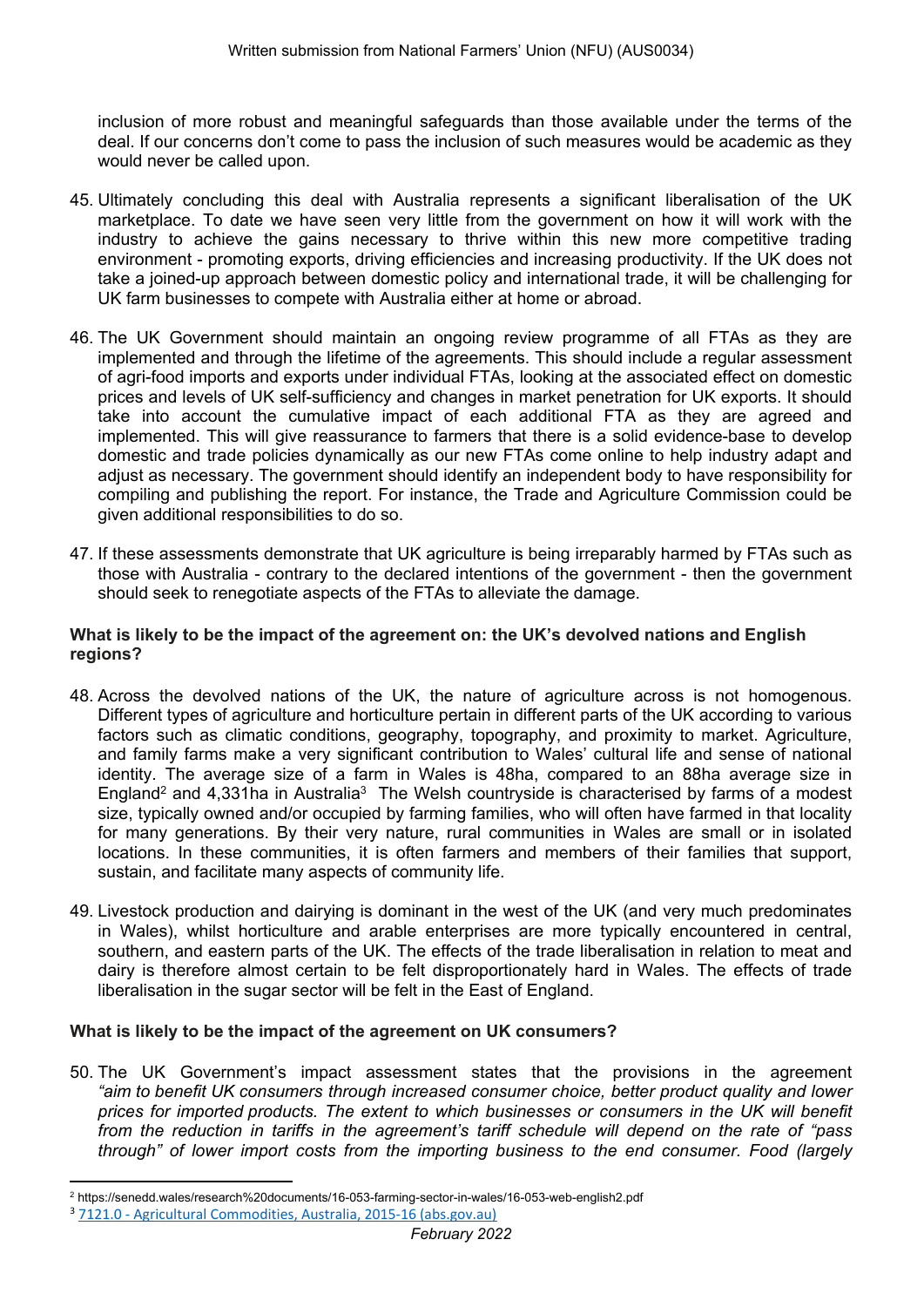*semi-processed foods) and non-alcoholic beverages are estimated to have the second highest tariff reductions of £2.4 million annually in the long term*."

- 51. The NFU agrees that the level of "pass through" of tariff removal effects is likely to be limited. The impact assessment shows that whilst consumers will benefit from some savings, largely in a reduction in the price of alcoholic beverages, it is clear that the UK's red meat farmers are expected to face a much greater reduction in output as result of lower prices and reduced output.
- 52. The UK already has the third lowest proportion of household income spend on food in the world. There is no guarantee that increased competition on the market will create savings for consumers, but it will put pressure on domestic producers.
- 53. Pre-Covid, UK consumers spend on eating out was almost equal to that spent on food and drink in grocery retail and in 2019 the sector was worth £81.1bn to the UK economy. Although volumes are smaller, higher ticket prices add value and tight margins mean there is greater incentive to use cheaper raw materials in out of home settings. Whilst in the short term (given the high level of retailer commitment to British sourcing of proteins), Australian imports may not directly land on UK retail shelves, they are much more likely to be destined for the food service or manufacturing sectors where there is little to no transparency of sourcing or visibility of country of origin for consumers.
- 54. MLA finds that *"the vast majority of Australian beef exported to the UK has been utilised in the foodservice sector, where it has an established place in high-end restaurants and catering. The UK is among Australia's high value export markets with some 85% comprised of grainfed and the other 15% chilled grassfed. This has resulted in the five-year average unit price of Australia's total beef exports to the UK being almost 75% higher than Australia's global average export unit price (Source: IHS Markit)."*

#### **How well has the Government communicated its progress in negotiations – and how much has it listened to stakeholders during those negotiations?**

- 55. Trade negotiations commenced with Australia on the 29<sup>th</sup> June 2020. After four rounds of negotiations, followed by a period of continuous talks known as the "sprint" an Agreement in Principle was reached less than one year later on 15<sup>th</sup> June 2021. During that time, DIT organised a number of "Trade Advisory Group" calls with stakeholders. Stakeholders participated in these sessions under the terms of Non-Disclosure Agreements (NDAs). Despite this, by in large the meetings were generally to brief "after the fact" and stakeholders were told about decisions taken, as opposed to genuine engagement on key issues under negotiations.
- 56. Stakeholders were asked by DIT to rank the relative importance of aspects of negotiations, but at no time did government explain or engage with stakeholders on the detail of how specific negotiating points were being addressed within the live negotiations or its relative importance of the factors industry presented as its priorities. For example, beyond being told that the government recognised there were sensitive agricultural sectors, there was no discussion about the UK's approach on total liberalisation of product lines, no presentation of its approach on TRQs, their volumes or durations and no discussion on whether there were to be any conditions attached to TRQs.
- 57. When the AIP was presented to stakeholders, it was with genuine shock and dismay to see the degree of concessions that had been made by the government. There had been no sense up until that point that this would be the outcome of negotiations. We recognise that during live negotiations it is difficult to share sensitive information, but nevertheless there was a huge disparity between the expectations of stakeholders and the final shape of the deal. We believe that the approach taken by the government during the negotiations was a missed opportunity to ground truth it's assumptions.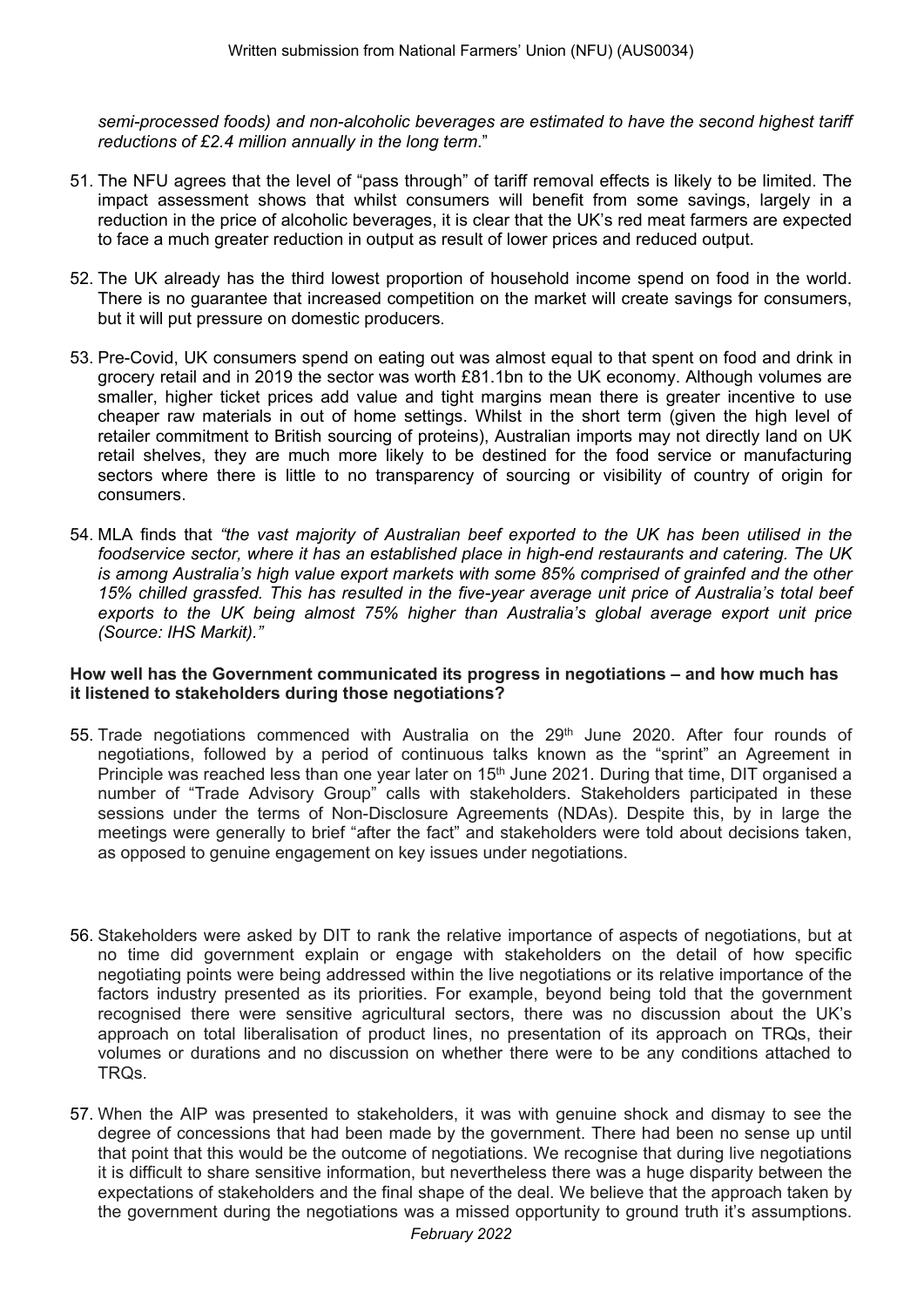We therefore believe that the government's approach to briefing trusted stakeholders on the state of play in negotiations via the TAGs must be reviewed and it should seek to create a genuine and more detailed technical level of engagement with industry experts.

## **How well has the Government communicated the possible impact of the FTA, to enable you or other stakeholders to prepare for its implementation?**

- 58. We do not believe that the government has communicated the possible impact of the FTA to farmers. It continues to point to the opportunities free trade will bring, which as noted elsewhere in this submission is likely to be limited in the case of Australia. It appears our government is reluctant to present any potential negative consequences of this deal, despite its own impact assessment coming to that conclusion for the sector. This continued reluctance therefore limits the industry's ability to have a constructive conversation with government about how it will mitigate potential effects, and what is required to adapt to the more competitive environment we are likely to face as a domestic industry.
- 59. The NFU has asked officials of both DIT and Defra to engage with us on the economic modelling it has carried out to substantiate its decisions made during the negotiations. For example, how the volumes of TRQs were set, how the phase out period was determined, why there is no segregation of products within quotas (i.e. fresh / frozen beef) and how increased liberalisation will impact at sector level. Thus far, we have been unable to have substantive conversations on the approach or government's economic analysis findings.
- 60. We know that both Defra and DIT have carried out analysis that has not been published. On page 59 of the government's impact assessment ([Impact](https://protect-eu.mimecast.com/s/wshEC74ZsmnRqqfWicC-?domain=assets.publishing.service.gov.uk) [assessment](https://protect-eu.mimecast.com/s/wshEC74ZsmnRqqfWicC-?domain=assets.publishing.service.gov.uk) [of](https://protect-eu.mimecast.com/s/wshEC74ZsmnRqqfWicC-?domain=assets.publishing.service.gov.uk) [the](https://protect-eu.mimecast.com/s/wshEC74ZsmnRqqfWicC-?domain=assets.publishing.service.gov.uk) [Free](https://protect-eu.mimecast.com/s/wshEC74ZsmnRqqfWicC-?domain=assets.publishing.service.gov.uk) [Trade](https://protect-eu.mimecast.com/s/wshEC74ZsmnRqqfWicC-?domain=assets.publishing.service.gov.uk) [Agreement](https://protect-eu.mimecast.com/s/wshEC74ZsmnRqqfWicC-?domain=assets.publishing.service.gov.uk) [between](https://protect-eu.mimecast.com/s/wshEC74ZsmnRqqfWicC-?domain=assets.publishing.service.gov.uk) [the](https://protect-eu.mimecast.com/s/wshEC74ZsmnRqqfWicC-?domain=assets.publishing.service.gov.uk) [United](https://protect-eu.mimecast.com/s/wshEC74ZsmnRqqfWicC-?domain=assets.publishing.service.gov.uk) [Kingdom](https://protect-eu.mimecast.com/s/wshEC74ZsmnRqqfWicC-?domain=assets.publishing.service.gov.uk) [of](https://protect-eu.mimecast.com/s/wshEC74ZsmnRqqfWicC-?domain=assets.publishing.service.gov.uk) [Great](https://protect-eu.mimecast.com/s/wshEC74ZsmnRqqfWicC-?domain=assets.publishing.service.gov.uk) [Britain](https://protect-eu.mimecast.com/s/wshEC74ZsmnRqqfWicC-?domain=assets.publishing.service.gov.uk) [and](https://protect-eu.mimecast.com/s/wshEC74ZsmnRqqfWicC-?domain=assets.publishing.service.gov.uk) [Northern](https://protect-eu.mimecast.com/s/wshEC74ZsmnRqqfWicC-?domain=assets.publishing.service.gov.uk) [Ireland](https://protect-eu.mimecast.com/s/wshEC74ZsmnRqqfWicC-?domain=assets.publishing.service.gov.uk) [and](https://protect-eu.mimecast.com/s/wshEC74ZsmnRqqfWicC-?domain=assets.publishing.service.gov.uk) [Australia](https://protect-eu.mimecast.com/s/wshEC74ZsmnRqqfWicC-?domain=assets.publishing.service.gov.uk) [\(publishing.service.gov.uk\)](https://protect-eu.mimecast.com/s/wshEC74ZsmnRqqfWicC-?domain=assets.publishing.service.gov.uk) ) it says that DIT have improved their CGE modelling by *"• undertaking the modelling at a more disaggregated sector level (the 61 sectors allowed by the GTAP 10 database) to reduce the potential for aggregation bias".* The 61 sectors include quite a few agricultural sectors, including beef, sugar and dairy. We therefore believe that DIT has more detailed-level results for sub sectors of agriculture/food than were presented in the IA. The NFU has not seen this analysis.

#### W**hat lessons and inferences for other current and future negotiations can be drawn from how the Government approached, and what it secured in, the FTA with Australia?**

- 61. UK farmers are concerned that the deal with Australia and the AIP with New Zealand will set a precedent for future trade deals with CPTPP, Canada, the USA, Mexico, India and others such as the major agricultural producers in South America. Fully liberalising the UK's sensitive agricultural sectors, even with "phase out" periods for tariffs, undermines the investments that UK farmers have been making, both on farm to improve productivity and deliver environmental or animal welfare gains but also in increasing their market share at home and abroad. At a time when domestic support for agriculture is also being completely overhauled it adds to the uncertainty and ultimately creates an un-level playing field for our farmers to compete on.
- 62. It is also worth noting that by providing fully-liberalised, preferential access to Australia and New Zealand for key commodities such as beef, sheepmeat, dairy, sugar and cereals, the UK lessens its negotiating capital with future trade partners. As countries like Australia and New Zealand increase exports to the UK, the value of similar preferential tariff rates to other countries will naturally reduce. This makes it more likely that the UK will have to offer significant concessions - larger than may otherwise have been the case - in order to secure UK priorities in future trade deals.

# **Additional points of interest for the attention of the Committee**

*February 2022* 63. **Animal Welfare and Environmental standards -** The terms of the agreement do not create a level playing field in either animal welfare or environmental standards. The starting point of each party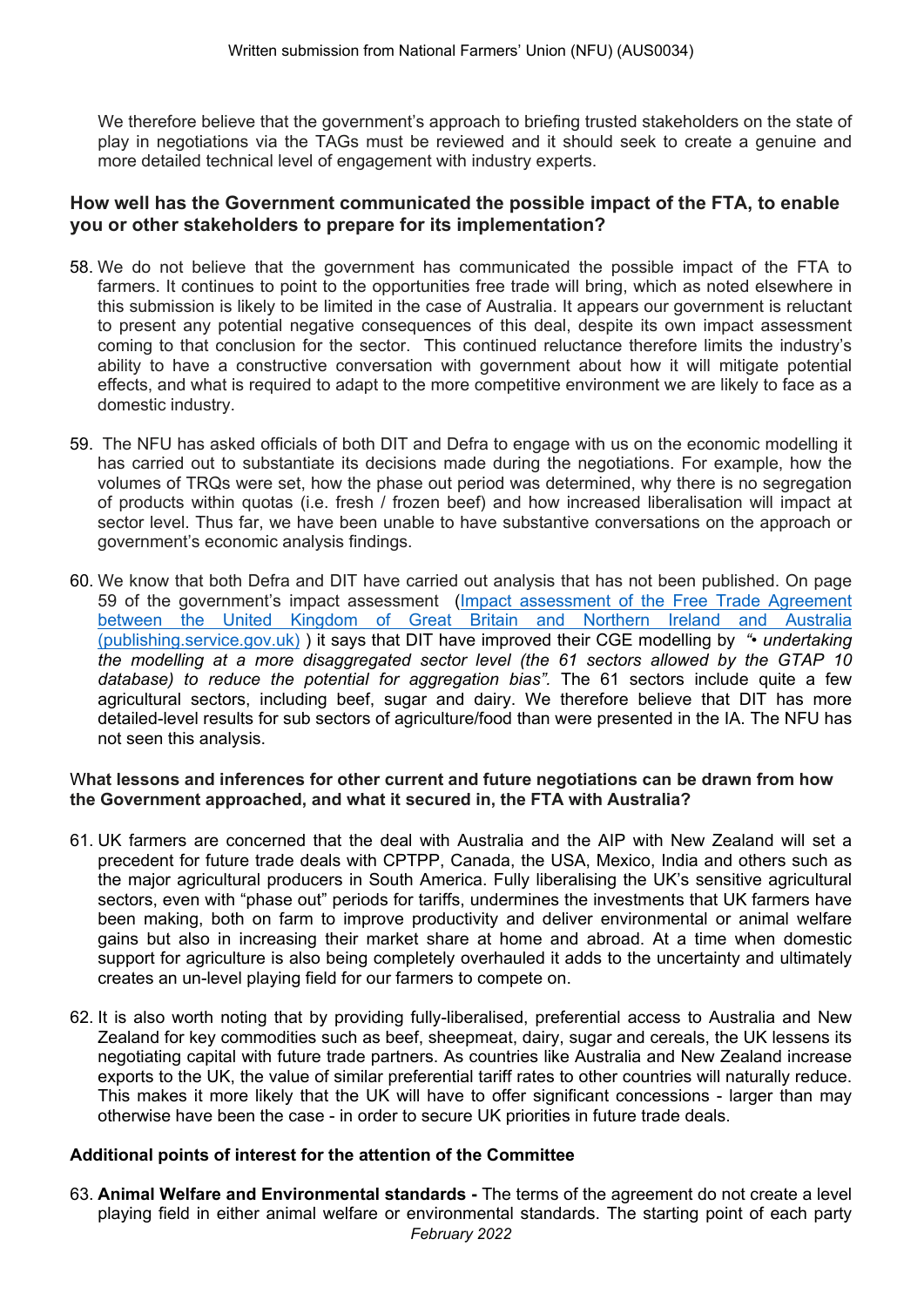remains unaltered by the presence of the FTA commitments. However, what is foreseen is "nonregression and non-derogation" commitments that would prevent standards going backwards in a manner that affects trade, in either party. This is fundamentally different from whether there is a level playing field at the outset.

- 64. The environment chapter seeks to promote high levels of environmental protection and recognises the right to regulate to meet environmental and climate change objectives. It aims to strengthen cooperation in a range of issues (e.g. sustainable forest management, ozone depleting substances, circular economy, biodiversity). It affirms shared commitments to tackle climate change, including under the Paris Agreement. These are all welcome commitments, but it is unclear whether they will be translated into concrete actions. We also note that whilst there is reference to the Paris Agreement there is no reference to specific temperature commitments from Australia. Australia is a signatory to the Paris Agreement and finally has a net zero target but has not committed to a more ambitious 2030 target.
- 65. Specifically, the agreement includes a requirement that neither party shall fail to effectively enforce its environmental law through a sustained or recurring course of action or in a manner affecting trade – a so called non-derogation clause. It also states that a party shall not waive or otherwise derogate from, or offer to waive or derogate from, its environmental laws in a manner that weakens or reduces the protection afforded in those laws. (Chapter 22, Article 22 (6)).
- 66. Non regression and no derogation clauses intended to uphold fair competition are welcome, but we note that in many areas the UK already goes much further in terms of environmental protections. As such, we remain concerned about the import of products which undermine our approach to protecting and enhancing the environment.
- 67. Commitments within the environment chapter are subject to the agreement's dispute mechanism, although in Australia this only applies to laws that are enforceable at the central level of government, despite many environmental laws existing at state level. This would appear to significantly reduce the scope of the environmental chapter in this agreement. The dispute mechanism includes scope for compensation and the suspension of concessions if either party fails to comply with dispute panel findings. This is welcomed and we expect that the UK Government will closely monitor Australian actions to ensure that commitments that have been made are upheld and if this was considered not to be the case, that speedy and effective remedies would be sought.
- 68.
- 69. The agreement also includes a specific chapter on animal welfare, understood to be the first time Australia has included such provisions in a trade deal. The NFU welcomes the efforts by UK negotiators to include this chapter in the agreement and believe that it sets a useful precedent that can be built upon in future.
- 70. The animal welfare chapter contains provisions that recognise the importance of and commit to maintaining high levels of animal welfare. It also commits both parties to cooperate on the important issue of combatting antimicrobial resistance (AMR). It retains the rights of both parties to regulate their own policies and priorities for the protection of animal welfare. The chapter does not agree equivalence (i.e. animal welfare regulations in each party are not deemed to achieve the same outcomes) but there is a commitment for both sides to endeavour to continue to improve their respective levels of animal welfare protection.
- 71. The chapter also contains non-regression and non-derogation provisions on animal welfare which means standards in either country can't go backwards, nor can there be derogations to the way domestic standards are implemented if the aim is to undercut the other and distort trade. A joint animal welfare working group will be established to enable cooperation, to review animal welfare developments and to promote high welfare practises. This chapter is not subject to the dispute mechanism set out in the FTA which is disappointing and calls into question whether the UK government can take meaningful action to ensure that commitments made are genuinely upheld.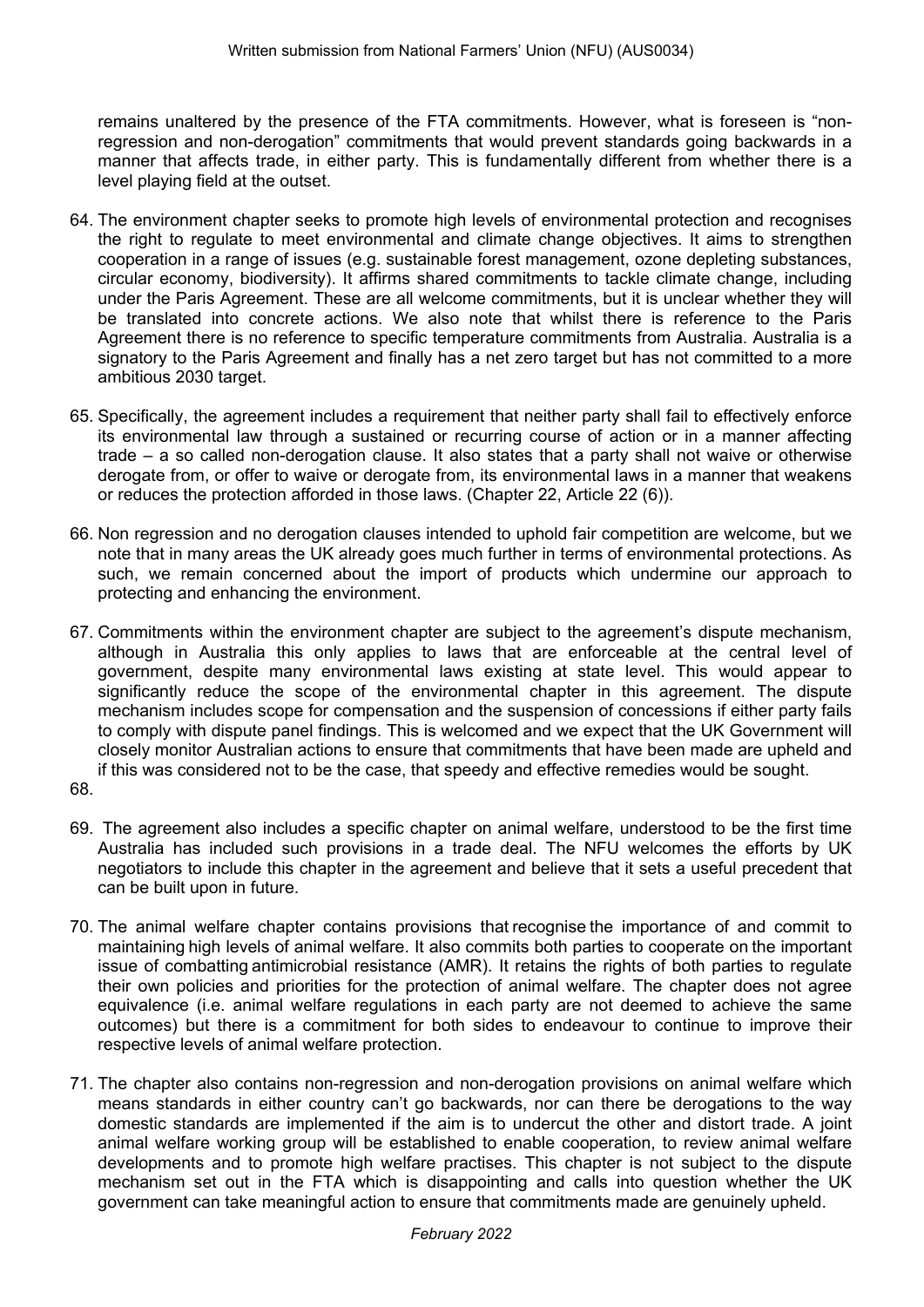- 72. On AMR, the parties recognise the threat that AMR poses and note the solution requires a transnational and One Health approach which is in line with the Global Action Plan. In that respect, both sides will promote strengthened AMR surveillance and monitoring of antimicrobial use under a One Health approach. There is also commitment to cooperate in relevant international forums (e.g. OIE, WTO etc) on animal welfare and AMR issues.
- 73. The NFU welcomes the inclusion of a chapter focusing on animal welfare and AMR. We are pleased to see both sides committing to working together in international forums and promotion of high standards and the One Health approach will be key. However, it is clear that the standards of animal welfare in place in the UK versus Australia are very different. In Australia practises such as hot iron branding of cattle and mulesing of sheep are still common, whereas in the UK these practises are banned. On animal transport, journey times for animals in Australia can be up to 48 hours without water – and live exports of cattle and sheep can involve long journeys (with some boat journeys to the Middle East lasting many weeks), in comparison the UK is seeking to ban live exports for slaughter and further rearing. The UK Government is considering further reforms to the rules on animal transport including journey times. Typically journeys in the UK are just a few hours and very few are over 8 hours which is considered a long journey. This chapter does nothing to stop food being imported which has been produced in ways which would be illegal here.
- 74. The NFU has been clear that, for the UK to truly deliver on its ambitions for a more sustainable future and the goals of COP26, all aspects of policy, from domestic environmental and agricultural policies to international trade policy, must be joined up in their delivery of these aims. It is therefore disappointing to see the UK seeking to negotiate new free trade agreements with countries that are not taking a similarly ambitious approach to tackling the challenge of climate change without putting provisions that reinforce these ambitions in place. If the UK is to become a world leader in trade and climate policy, it needs to develop and implement an integrated strategy.
- 75. From an agricultural perspective, the Australian FTA facilitates significant increases in market access (and eventual full liberalisation) across all agricultural sectors. Agricultural production in Australia, however, is not subject to the same environmental protections as in the UK. For example, a significant proportion of cattle in Australia are raised in feedlot systems. Australia's feedlots have capacities ranging from 500 to over 50,000+ head of cattle. Over 60% of the cattle on feed in Australia (i.e. resident on a feedlot) as of June 2020 were located on feedlots with a capacity for over 10,000 head of beef animals. Feedlots are a feature of Australian beef production and are huge in size and scale. This compares to the average size of a beef cattle herd in England at 27 animals and whilst there will be larger farms in the UK, only 4% of English beef farm holdings have more than 100 beef cows. Furthermore, in comparison, 87% of UK beef is produced using predominantly forage based diets, a system which is not only more climate friendly, but also supports biodiversity and the natural environment through extensive grazing. The use of hormones as growth promoters are banned.
- 76. The differences in these systems are reflected in their environmental impact. Average UK beef production has a carbon footprint of 17.12kg CO2e per kilo, this compares to a global average of 46kg CO2e per kilo. FAO estimates beef from Western Europe has a carbon footprint of c. 18kg and beef from Oceania a figure of 26kg. It might appear that there is a difference between production systems or between a subset of farms but behind the headline figures there is likely be a wide range in the data with some overlap. While the Australian cattle industry have improved their carbon footprint in recent years, this improvement is largely due to efficiencies afforded through the increasing use of the feedlot system and the use of growth promoting hormones, which are prohibited in the UK. Improved growth rates in younger cattle means they can be slaughtered at a younger age making them more efficient.
- 77. Such unlevel competition in trade deals threatens the UK's ability to domestically produce food in a sustainable manner, which could lead us to relying on other countries to supply our food. This is not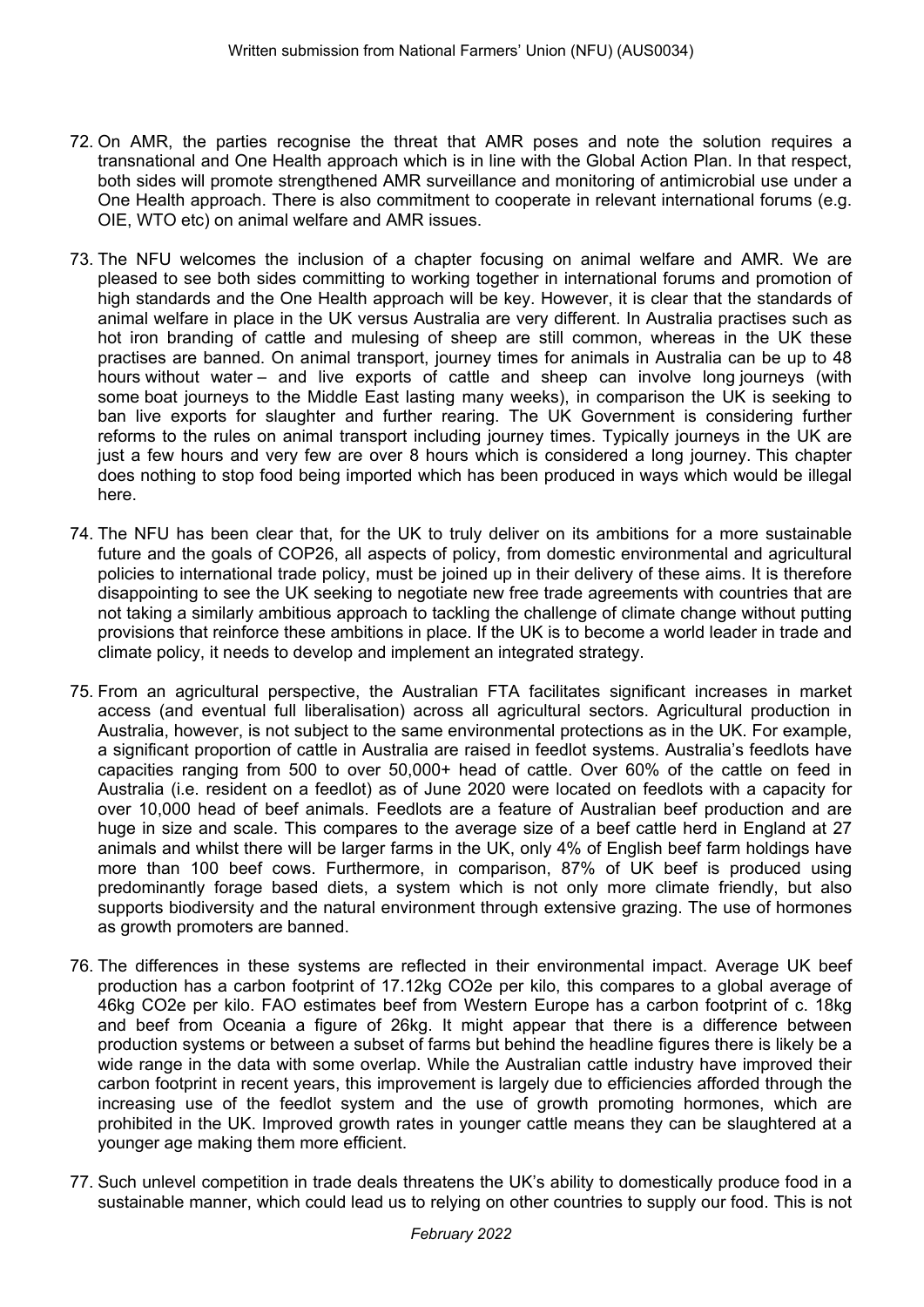only a risk to domestic food security, but also an environmental threat, as we offshore the environmental impacts of food production and export our emissions to countries producing food through systems without the same climate ambitions and environmental protections as the UK. Furthermore, should we export our food production, we will also export the skills, knowledge and best practice that UK farmers and the wider agricultural industry have developed.

- 78. The NFU urges the government to ensure that upholding domestic standards in terms of environmental and climate change policy is at the heart of its trade policy and has argued that liberalised market access provided through FTAs is contingent on goods meeting the UK's high domestic production standards, including environmental standards. Trade opportunities which uphold those ambitions should be prioritised.
- 79. Unfortunately, this approach is not reflected in the Australian deal. Research<sup>4</sup> highlights the threat Australia's regressive energy and environmental policies, as well as food production practices pose in terms of climate change and global warming, which seriously undermine UK's objectives to address the threat of climate change. The Australian beef industry has also been linked to largescale deforestation in Australia<sup>5</sup>. For instance, a recent report found that more than 1.6 million hectares of forest had been cleared in Queensland in the five years up to 2018 and 73% of this was for beef production.
- 80. Since leaving the EU, the UK has had the opportunity to launch a new domestic agricultural policy which holds sustainable farming and the environment at its core. This is most evident in the new Environmental Land Management Scheme (ELMS) and Sustainable Farming Incentive (SFI) which will give public funding towards land managers implementing environmental measures. While the NFU believes that productivity is a key element of this, such sustainable incentives are an important tool in moving industry towards methods of production which help tackle the challenge of climate change. This must be coupled with wider policy which ensures access to not only government funding, but also private sector funding to support climate friendly food production.
- 81. Sustainable and climate friendly food production is to be welcomed, but it must be recognised that it will often add to the cost of production. British farmers are proud of their high standards, and do not wish to see these reduced in the future. Such measures will only be effective if those farmers are able to implement them in both an environmentally and economically viable way. This means ensuring that British farmers can remain competitive and are not undercut by imports of agri-food goods which are not produced to the same environmental standards or level of environmentally sustainable ambition.
- 82. **Market Access -** The UK has excluded tariff liberalisation from its commitments for pork meat, chicken meat and certain types of eggs and egg products. The NFU has been told that this was in recognition of animal welfare concerns and difference in production standards, although the reality is that Australia is unlikely to have objected strenuously given the minimal export interests it has in these products. Nevertheless, this exclusion is a welcome precedent for future deals such as the one with Mexico where we have concerns about unfair competition undercutting UK producers. The irony that this welcome principle of exclusion hasn't also been applied to other species within the deal is not lost on us.
- 83. **Geographical Indications-** The agreement provides no upfront legally binding commitment from Australia to protect the use of the UK's agri-food Geographical Indicators (GIs). Chapter 15, Article 15.32 sets out that if Australia reaches a deal that includes specific GIs protections for agri-food products with another international trading party (i.e. not the UK) and therefore has to establish a system to deliver that commitment, then the UK will be able to put forward its list of GIs for recognition at that stage. To be clear there is no legal requirement for Australia to establish such a system as a result of the UK-Australia trade deal. We know that the EU continues to prioritise

<sup>4</sup> CCPI-2020-Results Web Version.pdf [\(newclimate.org\)](https://newclimate.org/wp-content/uploads/2019/12/CCPI-2020-Results_Web_Version.pdf)

<sup>5</sup> <https://unearthed.greenpeace.org/2021/12/15/australia-beef-deforestation-climate-brexit-trade-deal/>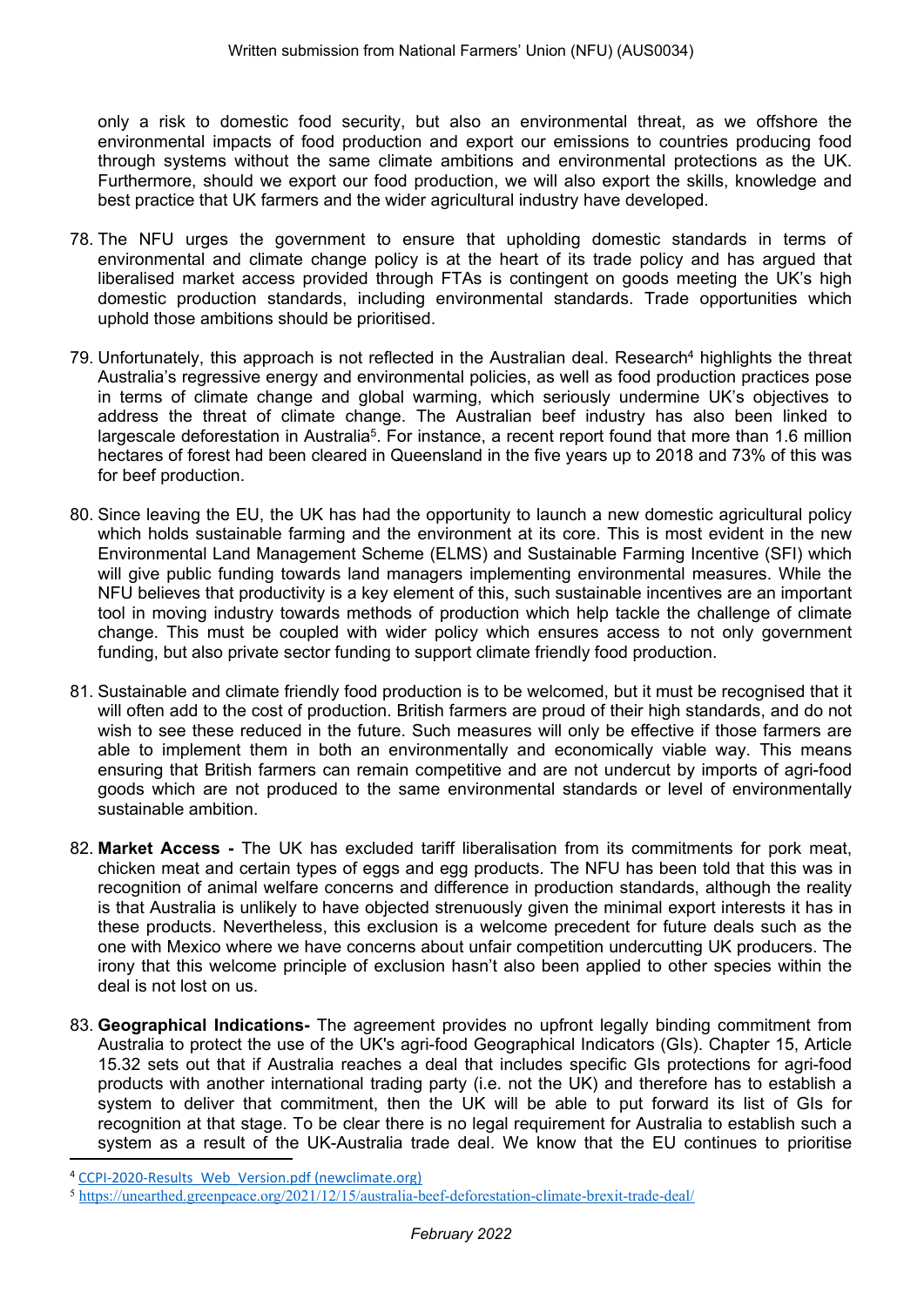protection of its GIs in its trade talks with Australia and we expect that this will be a pre-requisite of any deal between the parties. However, it is unclear whether the EU and Australia will strike a deal in the near future, leaving UK GIs languishing in the meantime. In recognition of this uncertainty, the UK-Australia deal does say (Article 15.34) that if Australia does not introduce a scheme within two years after entry of force of the agreement, both sides will review the provisions related to GIs with a view to considering further provisions governing the protection or recognition of geographical indications. There is no legal requirement to agree or establish anything within this timeframe, just to revisit discussions on GI protections noting the interests and sensitivities of the parties.

- 84. The UK has 80 GIs on agricultural products to protect high quality product identities and protection against imitation. Geographical indications also allow UK farmers to differentiate their products in international markets to help improve their competitiveness and profitability. AHDB found that the real value of the PDO and PGI schemes which UK farmers can utilise, is derived from convincing consumers to pay a premium price for specific products. A number of studies have been conducted to seek to put a value on this. A European Commission-funded study by AND-International in 2012 calculated an average value premium rate for GI agricultural products and foodstuffs in the EU at 1.55. This means that GI products were sold for 1.55 times as much as non-GI products for the same volume. Approximately 25% of UK food and drink exports (by value) is generated by GIs, with exports totalling £5bn in 2018<sup>6</sup>.
- 85. High value UK cheeses carrying the GI designations are likely to be amongst the limited number of categories of food that will benefit from tariff liberalisation into Australia. It is therefore incredibly disappointing and a genuinely missed opportunity that the government has failed to reach an agreement with Australia on the use of GIs despite the significant market access concession that has been granted in favour of Australia. To be dependent on the outcome of other's endeavours to establish protection for GIs is galling and ironic given claims of taking "back control. " We must ensure that failure in the Australia deal does not create a precedent across other agreements. The NFU believes that ensuring GIs receive protection in all third countries must be a priority for the government
- 86. **Rules of Origin -** The Rules of Origin (RoO) chapter (Chapter 4) and its product specific rules (PSRs) annex contain provisions related to the rules of origin for goods. These stipulate how much of a product must originate in the UK to qualify for the trade preference (i.e. lower tariff or quota) when exported to Australia and vice versa. In this context, originate refers to the economic nationality of a good, rather than where its raw materials were "indigenous". The agreement includes efficient and low-cost processes to prove originating status of goods, reducing the amount of paperwork at the border for traders and Customs authorities. Although we note that there is no requirement for verification visits by the importing country to ascertain if goods being imported into its territory are originating.
- 87. The PSR annex sets out specific rules for what counts as originating for each tariff line. Other than for goods which are wholly originating (e.g. animals born and raised or plants grown and harvested), chapter change is required to confer originating status on most agri-food goods, although there are some goods which merely need a change in tariff heading. Chapter change means the product being exported must be classified in a different chapter to the imported raw materials it was made of. For example, this means a meat pie could be made of imported meat (as the raw meat would be imported under chapter 2 and re-exported as a pie under chapter 16) or malt could be made of imported barley (barley would be imported under chapter 10 and exported under chapter 11 as malt) and it would qualify as originating. For goods which require change in tariff heading they just need to have been transformed from one tariff line into another, the lines could be within the same chapter. There are no non- originating content thresholds for value or volume, making it easier for non-indigenous products to displace UK ingredients in products such as chocolate and other finished products.

<sup>6</sup> [https://gpfoods.inparliament.uk/sites/appg\\_gpfoods.inparliament.uk/files/2021-06/APPG](https://gpfoods.inparliament.uk/sites/appg_gpfoods.inparliament.uk/files/2021-06/APPG%20Minutes%20-%20GP%20Food%2003.03.2021_0.pdf) [Minutes](https://gpfoods.inparliament.uk/sites/appg_gpfoods.inparliament.uk/files/2021-06/APPG%20Minutes%20-%20GP%20Food%2003.03.2021_0.pdf) [-](https://gpfoods.inparliament.uk/sites/appg_gpfoods.inparliament.uk/files/2021-06/APPG%20Minutes%20-%20GP%20Food%2003.03.2021_0.pdf) [GP](https://gpfoods.inparliament.uk/sites/appg_gpfoods.inparliament.uk/files/2021-06/APPG%20Minutes%20-%20GP%20Food%2003.03.2021_0.pdf) [Food](https://gpfoods.inparliament.uk/sites/appg_gpfoods.inparliament.uk/files/2021-06/APPG%20Minutes%20-%20GP%20Food%2003.03.2021_0.pdf) [03.03.2021\\_0.pdf](https://gpfoods.inparliament.uk/sites/appg_gpfoods.inparliament.uk/files/2021-06/APPG%20Minutes%20-%20GP%20Food%2003.03.2021_0.pdf)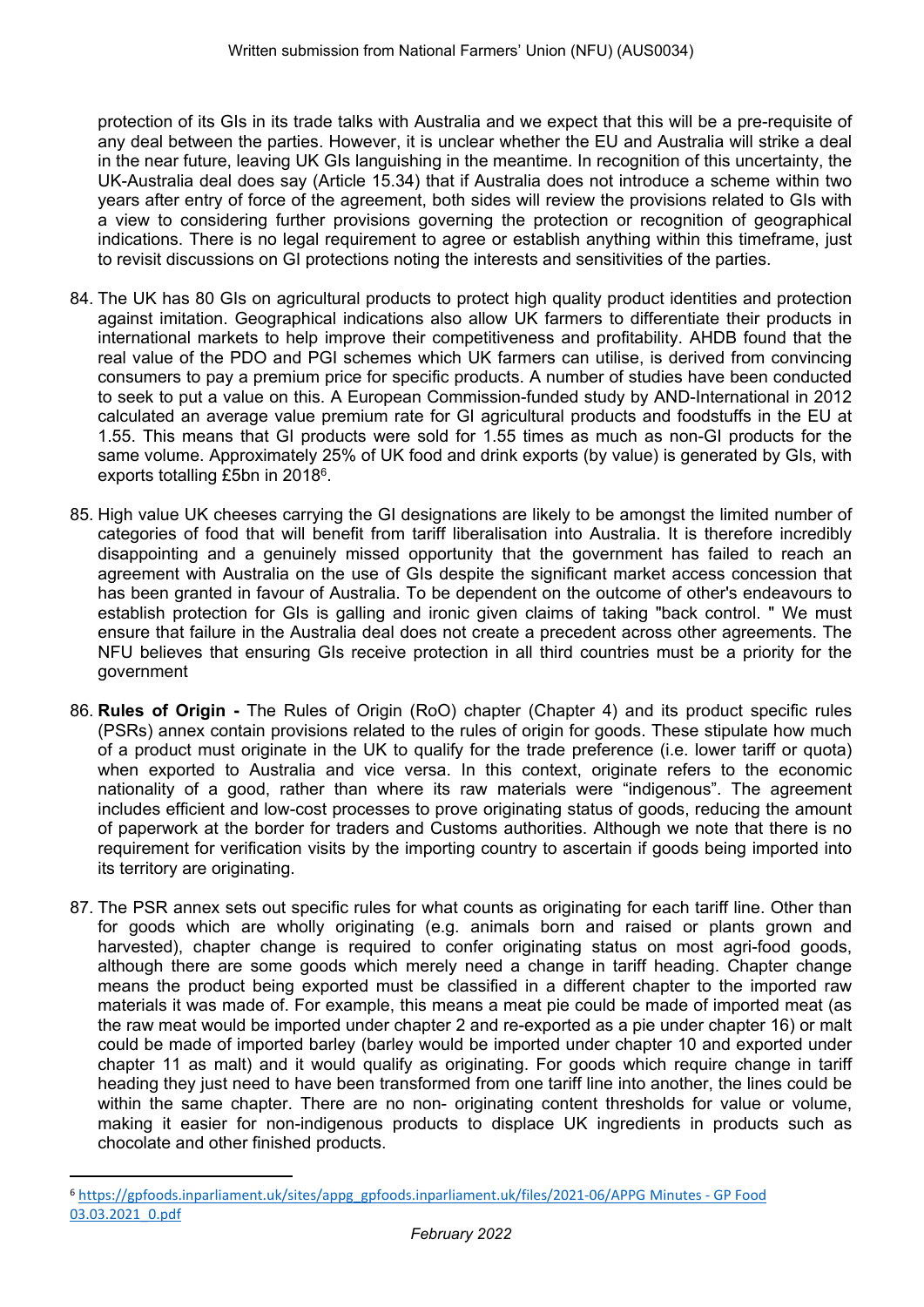- 88. The NFU supports an outcome on RoO which facilitates trade and supports the use of domestically produced raw materials. The rules in the UK-Australia FTA are significantly more liberal than is seen in EU agreements and in the EU / UK TCA. We do recognise that there is a need in food manufacturing to include imported materials alongside those domestically produced, especially when considering the use of non-indigenous products. However, there is a careful balance to be struck and we believe any agreement on RoO should not encourage the substitution of UK raw materials for imported alternatives beyond what is facilitated today. In terms of demonstrating compliance (i.e. origin declarations) with RoO, we believe appropriate checks and balances should be in place to ensure the system is robust and the risk of circumvention and therefore the benefits of negotiated trade deals being undermined is minimised.
- 89. **Customs procedures and trade facilitation-** The Customs facilitation chapter (Chapter5) aims to ensure that custom procedures in both countries are transparent and that the provisions reinforce the UK and Australia's ability to maintain effective customs control. Provisions include a requirement for goods to be released within 48 hours of arrival at customs where possible. Expedited shipments (e.g. fast-track parcels) and perishable goods should be released within 6 hours. The chapter also sets out that the use of customs brokers is not required by traders on either side. Any new rules in this area for traders must be issued 90 days in advance and detail concerning customs procedures should be made easily accessible to traders, including electronically, with review mechanisms available to traders for customs authority decisions.
- 90. The NFU supports the provisions within the Australia deal which facilitate trade and believes border processes should be transparent, predictable and risk based. It is welcome that perishable goods will be expedited to clear customs within six hours, and we believe similar outcomes could be pushed for with other negotiating partners.
- 91. **Sanitary and Phytosanitary (SPS)** The UK Australia agreement builds on WTO SPS provisions and ensures both countries retain independent SPS regimes where imports have to meet the respective standards (i.e. the parties retain the right to regulate). Based on the WTO provisions, the SPS measures must be based on scientific principles.
- 92. The principle of equivalence is recognised and a procedure for recognition of equivalence may be established but is not present in the agreement. Equivalence is a process where the outcome of different measures is deemed to be "equivalent" even if the measures themselves are not the same. We strongly support the inclusion of unequivocal language in the text that "*The final determination of equivalence rests with the importing party." (Chapter 6, Article 6.7)*
- 93. The principle of regionalisation is established allowing the UK and Australia to take into account local pest and disease status of areas where goods are sourced from. This is welcome.
- 94. The NFU strongly believes that the UK should maintain the right to regulate on SPS matters. We support the aim of preserving our right to regulate as we see fit, in-line with the WTO SPS Agreement.
- 95. The establishment of a specific UK-Australia SPS committee tasked with monitoring the implementation of the agreement and to provide a forum where parties can raise any concerns is welcome. For example, there is opportunity for UK exports of pig meat to Australia, but for this to be realised UK negotiators must seek to address the complex non-tariff barriers in place on pork imports to Australia. Australia has a strict import regime for pig meat, including specific requirements for the heat treatment and deboning of meat. For some products heat treatment would need to be carried out within Australia, e.g. for certain products containing bones. Uncooked pig meat may only be imported from Canada and New Zealand. Denmark, is presently able to export uncooked, de-boned pig meat to Australia, on the condition that the meat is heat treated before release on the market. There are no live pig imports allowed into Australia, which includes pig semen and frozen embryos. We export high quality genetics to other countries around the world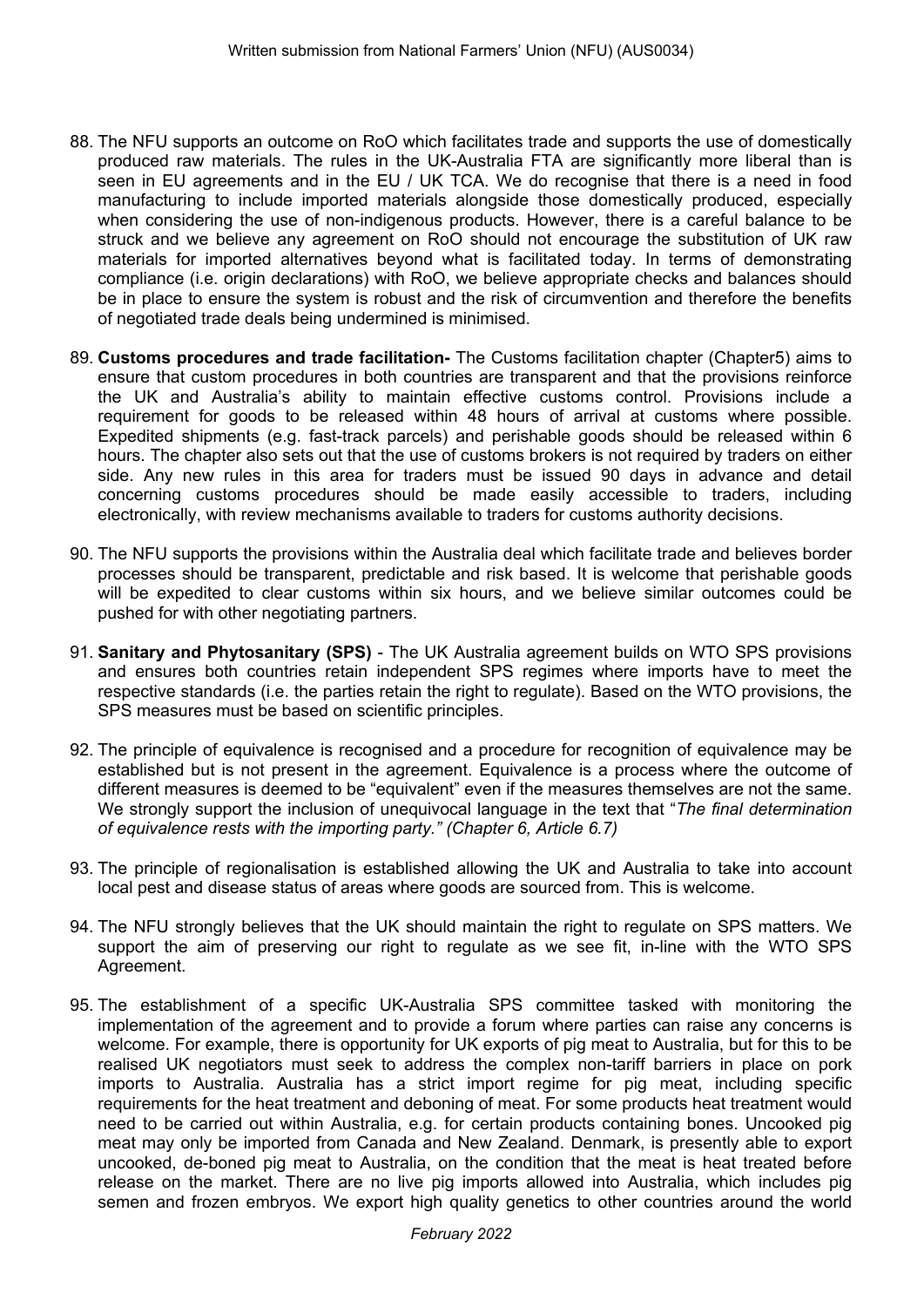and accessing the Australian market for genetic material would be a valuable addition for UK farmers.

- 96. The most apparent difference between the UK and Australian SPS regimes is the use of hormonal growth promotants (HGPs) for cattle, which has been registered for use in Australia for the last 30 years. Australia already has a dedicated EU and UK supply chain called [EUCAS.](https://www.agriculture.gov.au/export/controlled-goods/meat/elmer-3/eucas) This is a national animal production scheme that aims to guarantee full traceability of all animals. Our main concern is how robust these guarantees are, for example if surveillance testing is carried out in Australia to confirm animals declared as being HGP free are indeed so? In the UK and Europe animals are routinely sampled for residues, it is unclear if this happens and to what level in Australia. We expect the government to put in place a meaningful testing regime at the UK border to ensure that our strict legal requirements of having no hormone treated beef sold on the UK market is enforced.
- 97. **Joint declaration on agriculture and agribusiness workers** The provisions ensure temporary entry for business-persons that will support economic recovery, enhance opportunities for business travel, and encourage people to travel and work in each other's territory, on the basis of reciprocity. The UK and Australia will be making changes to their Youth Mobility Scheme (YMS) and Worker Holiday Maker Program Visa respectively to allow Australian and UK citizens aged 18 to 35 to apply for a visa for up to 3 years and will continue to not require specific work to be undertaken. The UK and Australia will ensure they support agriculture and agribusiness, by outlining visa pathways to facilitate mobility for those involved in agricultural work.
- 98. The NFU supports provisions which enable the movement of workers. These may be skilled workers who meet the criteria of the Points Based System (PBS) (e.g. plant scientists) or wider agriculture labour such as sheep shearers. Many young people from the UK agricultural community travel to Australia on working holiday visas. This is a valuable opportunity enabling them to gain experience at a scale not possible in the UK.
- 99. The NFU has long highlighted the challenge UK farmers, growers and the wider agriculture supply chain faces in having access to sufficient seasonal and permanent workers. We do not see an FTA with Australia as solving this problem. However, it is vital that UK farmers and growers are able to source sufficient skilled seasonal and permanent workers. Now freedom of movement of people has ended and the UK is operating the PBS there could be opportunity to increase the range of labour sources. Workers from Australia would meet the English speaking level required by the PBS for medium to high skilled workers. However, other barriers including earnings requirements and systems costs could make using migrant labour generally less viable for UK businesses.

# **Annex 1**

|  |  | Table 1. Examples of current trade 2019 (HMRC data) |
|--|--|-----------------------------------------------------|
|  |  |                                                     |

|                                                                    | <b>UK Exports</b><br>to AUS 2019 | <b>UK Imports</b><br>from AUS 2019 |
|--------------------------------------------------------------------|----------------------------------|------------------------------------|
|                                                                    |                                  |                                    |
| 02 Meat and edible meat offal                                      | £4,113,073                       | £48,343,061                        |
| 04 Dairy produce; birds' eggs; natural honey; edible products of   |                                  |                                    |
| animal origin, not elsewhere specified or included                 | £18,472,945                      | £1,009,632                         |
| 07 Edible vegetables and certain roots and tubers                  | £627,249                         | £10,379,736                        |
| 08 Edible fruit and nuts; peel of citrus fruits or melons          | £1,171,291                       | £4,379,957                         |
| 10 Cereals                                                         | £3,222,077                       | £3,115,449                         |
| 11 Products of the milling industry; malt; starches; inulin; wheat |                                  |                                    |
| gluten                                                             | £1,239,678                       | £518,129                           |
| 12 Oil seeds and oleaginous fruits; miscellaneous grains, seeds    |                                  |                                    |
| and fruit; industrial or medical plants; straw and fodder          | £1,383,729                       | £3,115,466                         |